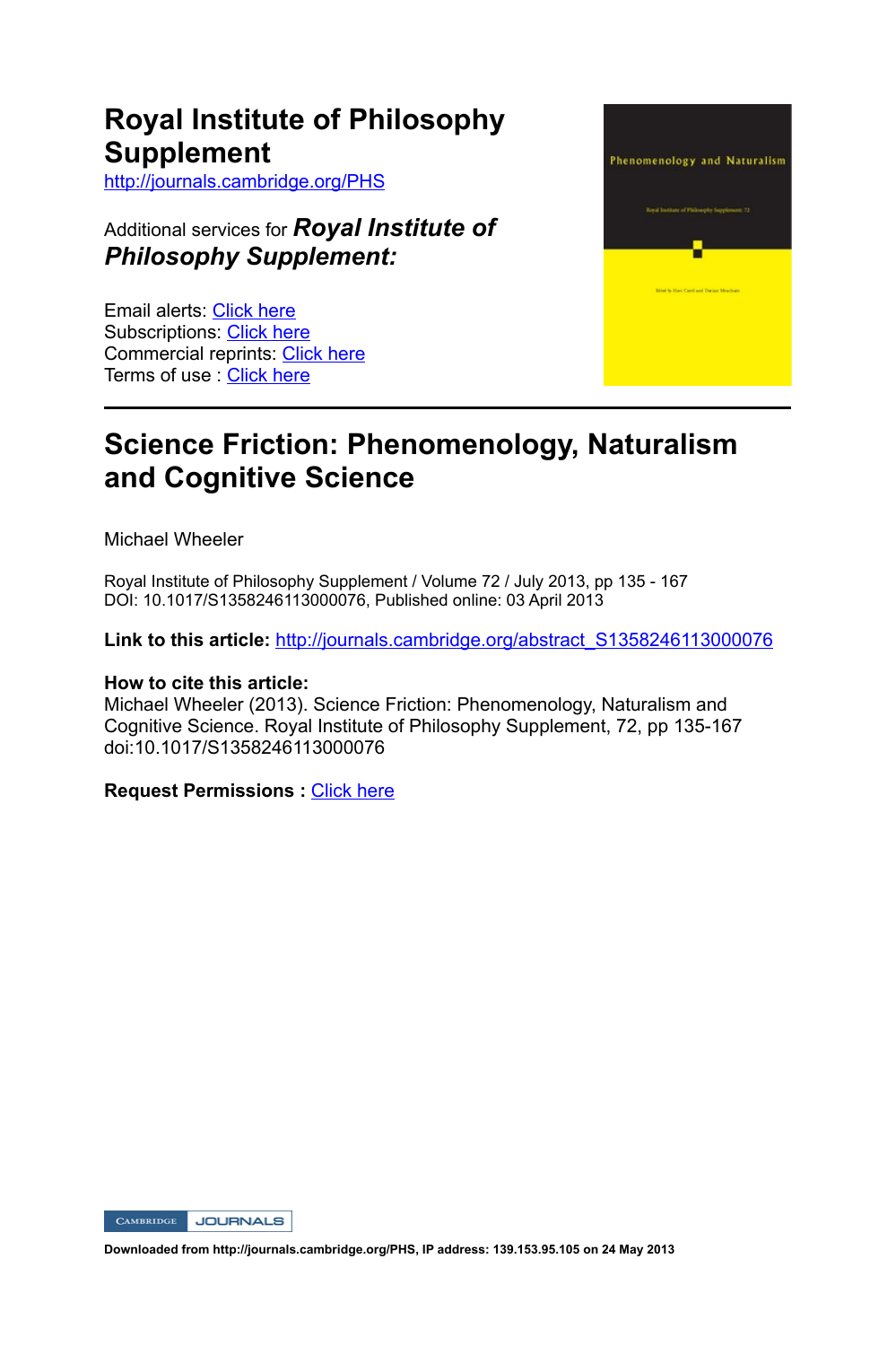# Science Friction: Phenomenology, Naturalism and Cognitive Science

#### MICHAEL WHEELER

#### Abstract

Recent years have seen growing evidence of a fruitful engagement between phenomenology and cognitive science. This paper confronts an in-principle problem that stands in the way of this (perhaps unlikely) intellectual coalition, namely the fact that a tension exists between the transcendentalism that characterizes phenomenology and the naturalism that accompanies cognitive science. After articulating the general shape of this tension, I respond as follows. First, I argue that, if we view things through a kind of neo-McDowellian lens, we can open up a conceptual space in which phenomenology and cognitive science may exert productive constraints on each other. Second, I describe some examples of phenomenological cognitive science that illustrate such constraints in action. Third, I use the mutually constraining relationship at work here as the platform from which to bring to light a domesticated version of the transcendental and a minimal form of naturalism that are compatible with each other.

#### 1. Beginning in the Middle

Recent years have seen growing evidence of a fruitful engagement between phenomenology in the contemporary European tradition (that is, phenomenology as pursued by thinkers such as Husserl, Heidegger and Merleau-Ponty) and cognitive science.<sup>1</sup> This intriguing development marks a positive shift in the diplomatic relations between these two mighty intellectual edifices, since, historically

<sup>1</sup> For book-length examples, see: F.J. Varela, E. Thompson and E. Rosch, The Embodied Mind: Cognitive Science and Human Experience (Cambridge, MA: MIT Press, 1991); S. Gallagher, How the Body Shapes the Mind (Oxford: Oxford University Press, 2005); M. Wheeler, Reconstructing The Cognitive World: The Next Step (Cambridge, MA: MIT Press, 2005); E. Thompson, *Mind in Life: Biology, Phenomenology*, and the Sciences of Mind (Cambridge, MA: Harvard University Press, 2007); S. Gallagher and D. Zahavi, The Phenomenological Mind: an Introduction to Philosophy of Mind and Cognitive Science (London and New York, NY: Routledge, 2008); and M. Rowlands, The New Science of the Mind: from Extended Mind to Embodied Phenomenology (Cambridge, MA: MIT Press, 2010). This is not an exhaustive list.

135 doi:10.1017/S1358246113000076 © The Royal Institute of Philosophy and the contributors 2013 Royal Institute of Philosophy Supplement 72 2013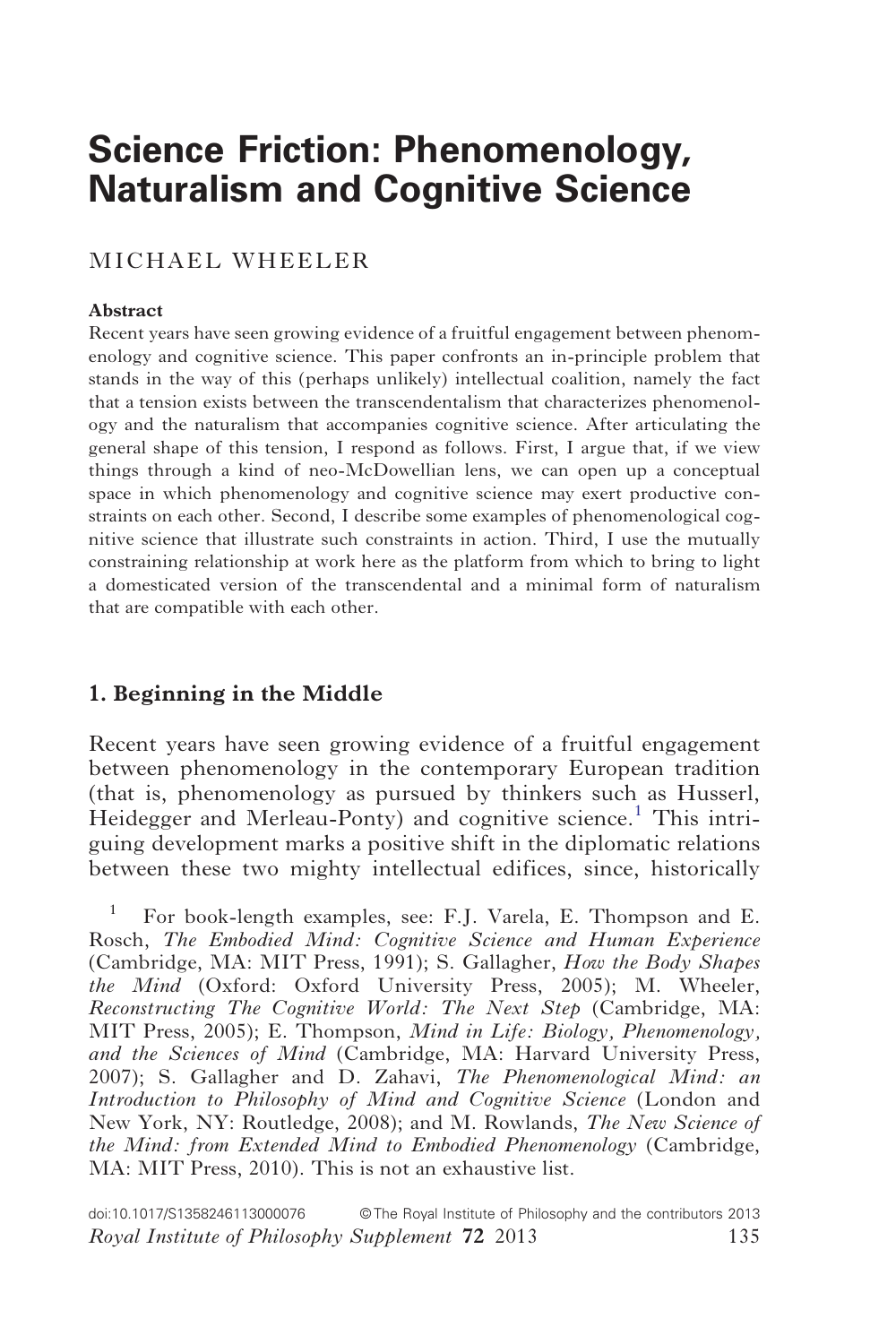speaking, their 'conversations' were either frosty or downright hostile. For example, phenomenological insights were often wielded in order to expose certain supposed limits, or even the fundamental misguidedness, of cognitive science as a branch of knowledge. The benchmark for such arguments was probably set by Hubert Dreyfus's seminal, phenomenology-driven analysis of why artificial intelligence (AI) has so far failed to produce machines that are smoothly and flexibly sensitive to context-dependent relevance, in the way that human beings routinely are.<sup>2</sup> One might wonder why it should matter to cognitive science if the research programme of creating intelligent machines (or of creating them in a certain way) is shown to be suspect. The fact is that AI, in its role as a source of basic concepts and models for mechanistic explanations of intelligence, is plausibly at the very core of cognitive science,  $\frac{3}{3}$  so any injurious attack on AI is arguably a blow to the very heart of cognitive science. Dreyfus's critique was just such an attack.

Or at least, that's what some people thought. Many AI practitioners, it must be said, took a rather different view, accusing Dreyfus of various misunderstandings regarding AI, of targeting obsolete programs, and/or of attempting to replace good (even if provisional and incomplete) science with (what they took to be) the nebulous mystery-mongering of phenomenology.4 As I mentioned, diplomatic relations were not exactly cordial.

The historical furore surrounding Dreyfus's critique of AI, as fascinating as it is, is not the topic of this paper, although some of Dreyfus's philosophical views and arguments will figure importantly in what follows. The point in recalling the fracas here is only to illustrate the fact that the recent enthusiasm for combining phenomenology and cognitive science, even if it seems to some thinkers to be yielding explanatory insights, is far from uncontroversial. There remains work to be done to establish beyond doubt that the philosophical credentials of

See e.g. H.L. Dreyfus, What Computers Can't Do: A Critique of Artificial Reason (New York, NY: Harper and Row, 1972); H.L. Dreyfus, Being-in-the-World: A Commentary on Heidegger's Being and Time, Division I (Cambridge, MA: MIT Press, 1990, chapter 6); H.L. Dreyfus, What Computers Still Can't Do: A Critique of Artificial Reason (Cambridge, MA: MIT Press, 1992).

<sup>3</sup> For this view of AI, see e.g. M.A. Boden, Mind As Machine: A History of Cognitive Science, 2 vols. (Oxford: Oxford University Press, 2006, chapter 4).<br><sup>4</sup> For evidence and discussion of this response, see Boden, *Mind As* 

Machine, 838–49.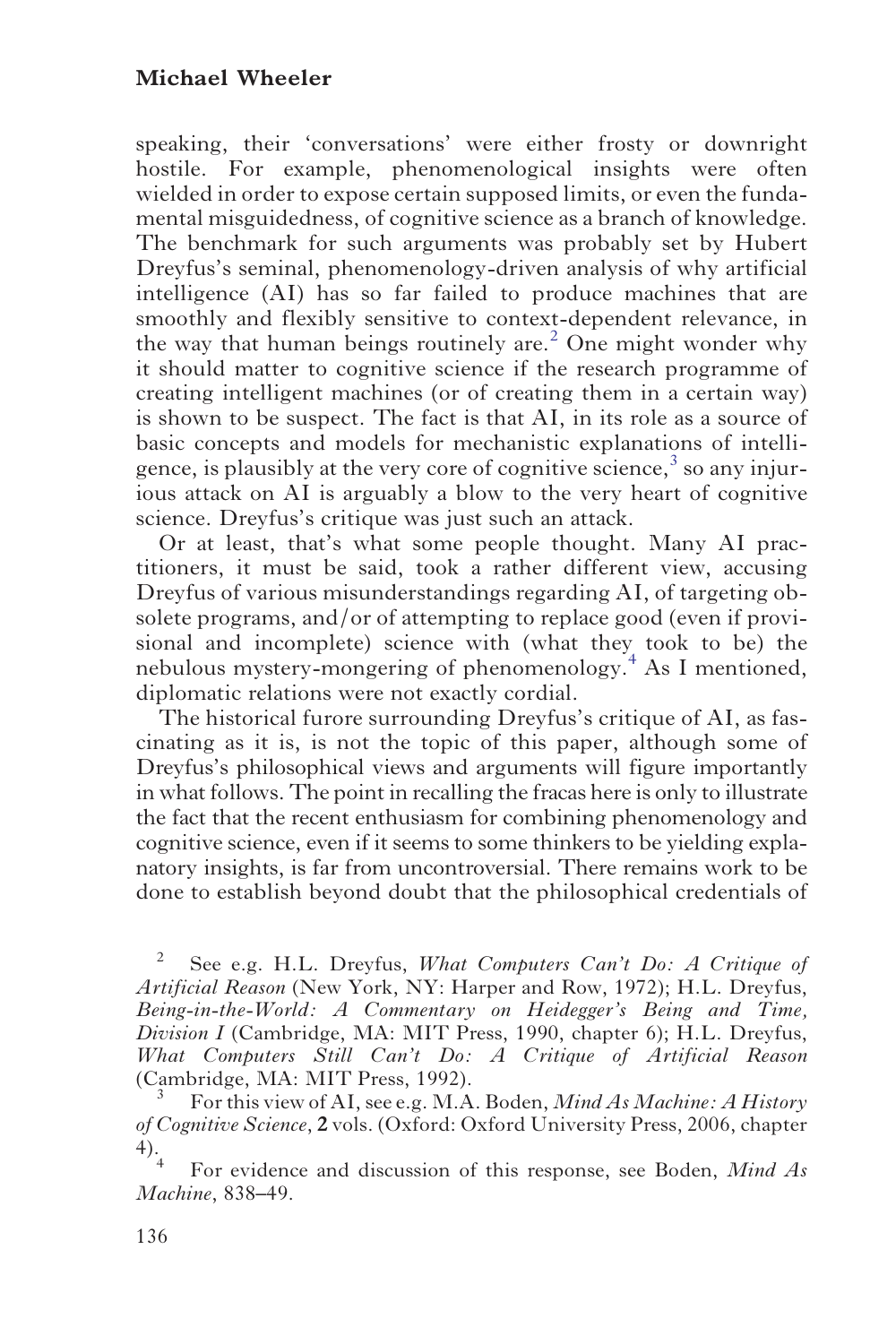any such alliance are in good order. In what follows, I shall endeavour to carry out some of that work.

As our opening, bite-sized history lesson indicates, we are joining the story of phenomenology and cognitive science in the middle. We are at a juncture where, as I like to think of things, two sorts of friction are in evidence. The first, which one might describe as a positive kind of friction, concerns the ways in which advances in our understanding of intelligent and skilful human activity may be achieved by allowing cognitive science and phenomenology to constrain or influence each other's projects and insights, that is, to exert productive cross-disciplinary friction on each other. The second sort of friction, which one might describe as negative in character, concerns the nagging suspicion that something here is not right, that there is a friction, in the sense of a tension or antagonism, between cognitive science and phenomenology, one that can be locked up only for so long before it escapes again to scupper any cosy rapprochement. At the point where these two kinds of friction meet ('collide' might be better) is the question of whether or not it is possible to reconcile the transcendental character of phenomenology with the commitment to *naturalism* that, as I shall claim, inevitably accompanies any research programme worthy of the name 'cognitive science'. The prospects for such reconciliation will be the ultimate theme of this paper, so let's bring the central issues into sharper focus by way of a preparatory tour of the intellectual terrain.

#### 2. Something Nasty in the Woodshed

The fundamental character of phenomenology may be revealed, if we pause for a moment to confront the argument of one thinker who remains staunchly unconvinced by the strategy of deploying phenomenological insights within cognitive science. That thinker is Robert Rupert.<sup>5</sup> During his critical response to my own attempts to develop a Heideggerian cognitive science,<sup>6</sup> Rupert highlights my claim that our cognitive-scientific explanations should not be systematically at odds with the results of phenomenological analysis, a claim inspired by (although not identical to) McDowell's thought that our causal explanations of behaviour should not be phenomenologically

<sup>5</sup> R. Rupert, Cognitive Systems and the Extended Mind (Oxford: Oxford University Press, 2009).

Wheeler, Reconstructing The Cognitive World.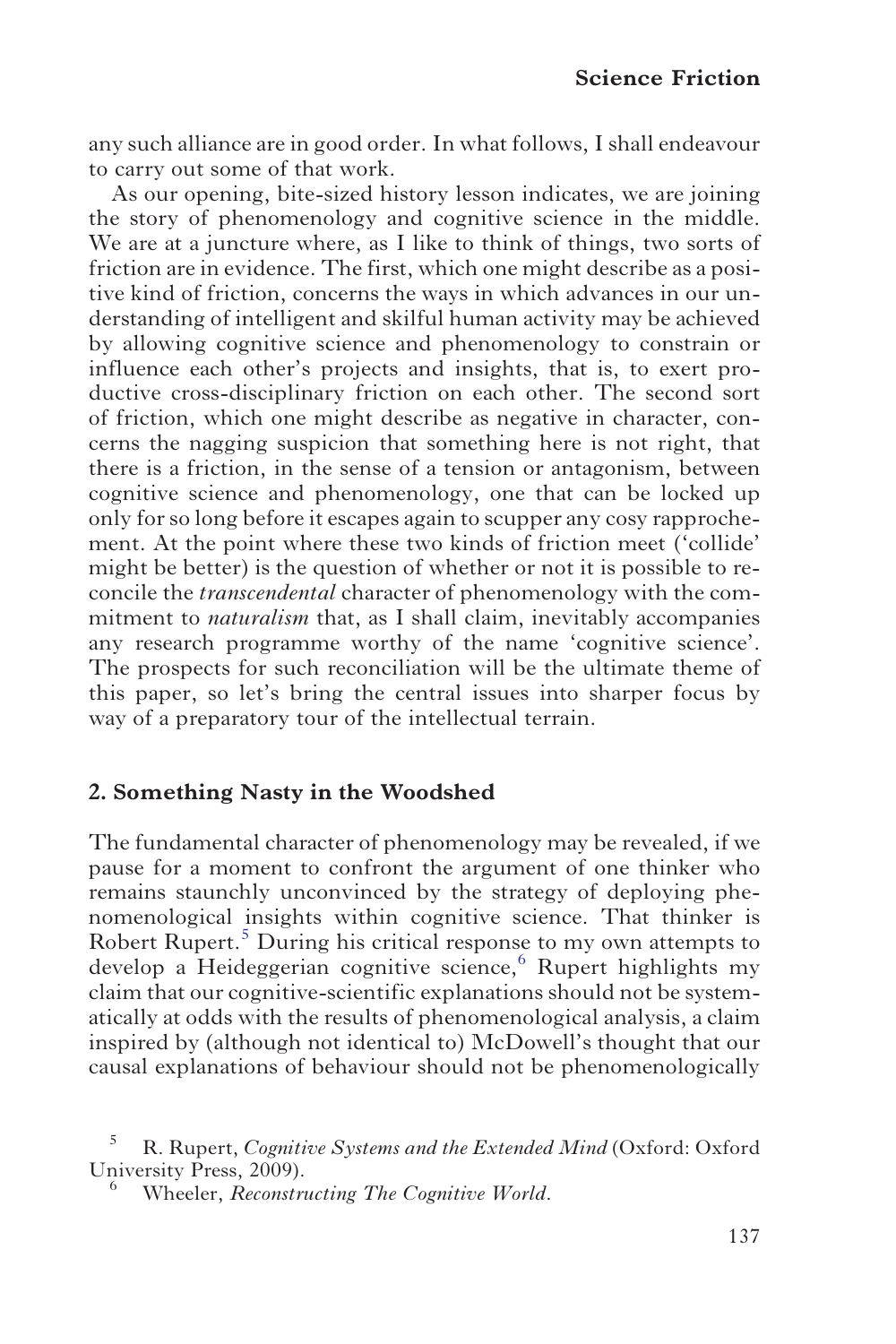off-key<sup>7</sup> (more on McDowell later). Rupert's objections to my claim turn partly on the observation that, even though subjects' reports of their own cognitive processing are sometimes used as starting points for, or as data to be accounted for by, cognitive psychology, and even though introspection has occasionally proven useful in cognitive psychology as a guide to cognitive mechanisms, the fact remains that 'cognitive psychology does not give trumping power to such reports or take them as revealing, in some unqualified way, the details of the cognitive processes occurring at the time of the report'.<sup>8</sup> Moreover, Rupert notes, 'a large body of empirical results directly calls into question the reliability of subjects' reports on their own cognitive processing'. <sup>9</sup> Rupert is surely spot-on when he observes that, for most purposes anyway, cognitive psychology has drawn sceptical conclusions about such first-person reports. So, if phenomenology were nothing more than routine first-person introspective reporting of the kind Rupert targets, the claim that phenomenology might in general be a useful tool for constraining or shaping explanations in scientific psychology would be highly dubious, if not manifestly crazy. In that event, Rupert would be correct, and this would be a very short paper.

Although there is undoubtedly something right about Rupert's reasoning, our present investigation is far from over; for, in the end, Rupert is, I think, insufficiently sensitive to the nature of phenomenology, as practised centrally by Heidegger and others. To explain: One way of depicting phenomenology is as a theoretical (or, depending on one's account of what constitutes a theory, as a meta-theoretical) philosophical enterprise that, through an attentive and sensitive examination of ordinary human experience, aims to reveal the transcendental yet historical conditions which give that experience its form. The historicality in the picture here is ultimately a function of the hermeneutic character of human sense-making. Indeed, on the present view, phenomenological analysis, as an interpretative activity, is itself inevitably guided by certain historically embedded ways of thinking that the phenomenologist brings to the task, meaning that its results remain ceaselessly open to revision, enhancement and replacement. The historicality of sense-making is an issue to which we shall return. For the moment, it is the transcendental dimension of phenomenology that concerns us.

John McDowell, 'The Content of Perceptual Experience', The Philosophical Quarterly 44 (1994), 190–205.

<sup>8</sup> Rupert, *Cognitive Systems and the Extended Mind*, 157.

Ibid.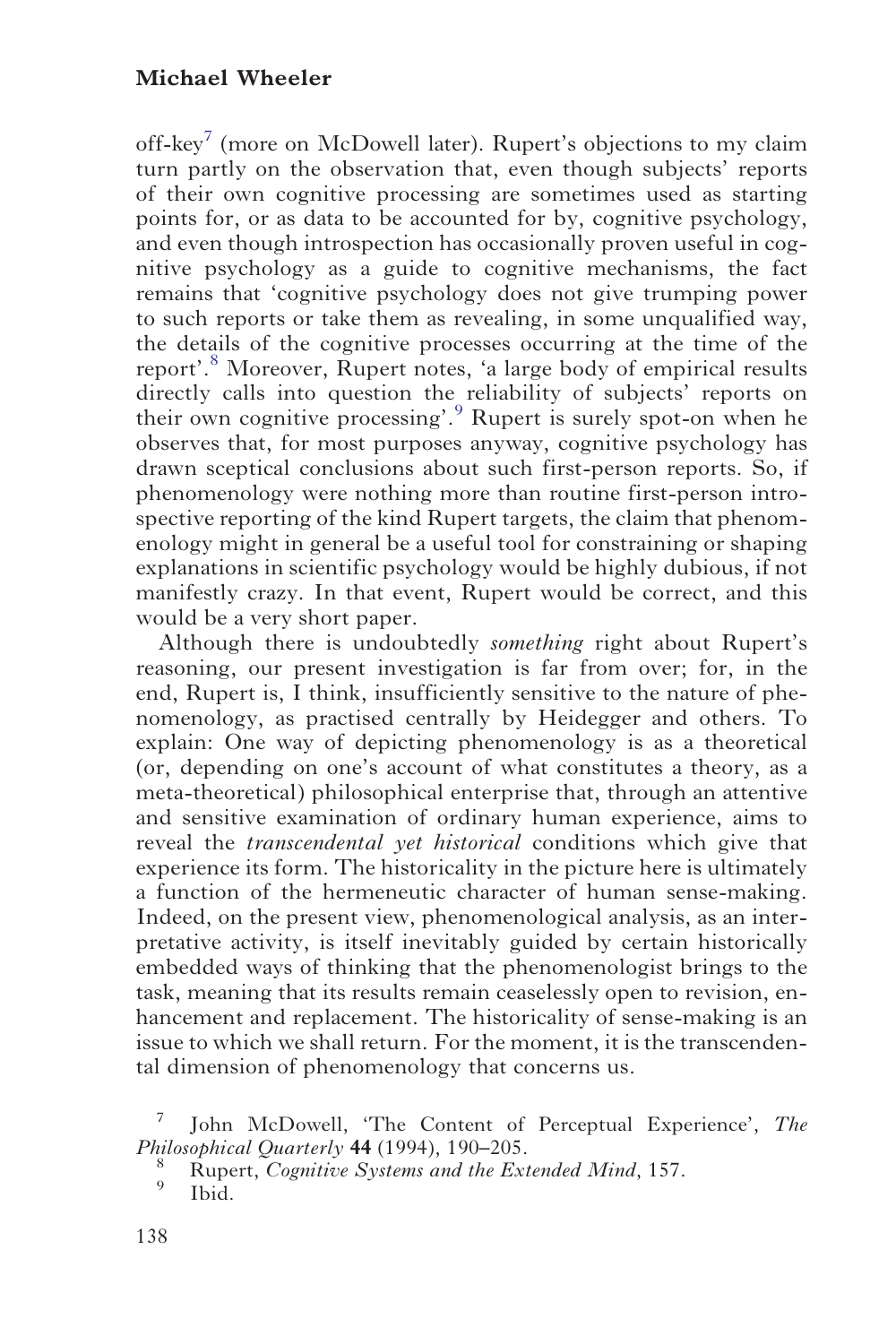Although the transcendental conditions of possibility whose articulation is the goal of phenomenological analysis are presupposed by ordinary experience, which means that they must, in some sense, accompany that experience, they cannot simply be read off from the surface of ordinary experience via some pre-theoretical introspective glance. Indeed, if the phenomenologists are right, the conditions in question are standardly concealed from any such untrained inward glance, which is why a disciplined and careful analysis of experience is needed to reveal them, and why phenomenology is not equivalent to routine introspection.

To illustrate this point, let's recall that Heidegger's phenomenological magnum opus Being and  $Time<sup>10</sup>$  has a spiral structure in which a sequence of interpretations of the conditions for human sensemaking produces a systematically ever more illuminating comprehension of those conditions. In the opening phase of this interpretative dynamic, Heidegger claims that our everyday meaningful engagements with entities should be understood in terms of the now-famous phenomenological categories of readiness-to-hand and presence-at-hand. In the domain of readiness-to-hand, the skilled agent is absorbed in the context-dependent hitch-free manipulation of equipmental entities according to holistic networks of social norms, in such a manner that the subject-object distinction, and thus representational consciousness, is absent. For example, while engaged in trouble-free texting, the expert smartphone user will have no explicit conscious recognition of the screen or the (perhaps virtual) keyboard, in the way that one would if one simply stood back and thought about them. Nor indeed will she have any experience of herself as a subject over and against her ongoing activity. Dreyfus<sup>11</sup> calls this kind of activity absorbed coping, and notes that it is regulated by (i) the human expert's capacity to sense deviations from a contextually determined optimal balance with her environment, and (ii) her ability to smoothly adapt her behaviour to improve her performance and thus reduce her sense of being out of balance. In stark contrast to

M. Heidegger, Being and Time, trans. J. Macquarrie and E. Robinson (Oxford: Basil Blackwell, 1962 [1927]).<br><sup>11</sup> See e.g. Herbert L. Dreyfus, 'Why Heideggerian AI Failed and how

Fixing it would Require Making it more Heideggerian', in P. Husbands, O. Holland and M. Wheeler (eds.), The Mechanical Mind in History (Cambridge, MA: MIT Press, 2008), 331–71, reprinted in J. Kiverstein and M. Wheeler (eds.), Heidegger and Cognitive Science (Basingstoke: Palgrave-Macmillan, 2012), 62–104. A shortened version appears under the same title in Philosophical Psychology, 20 (2007), 247–68. Another version appears in *Artificial Intelligence*, **171** (2007), 1137–60.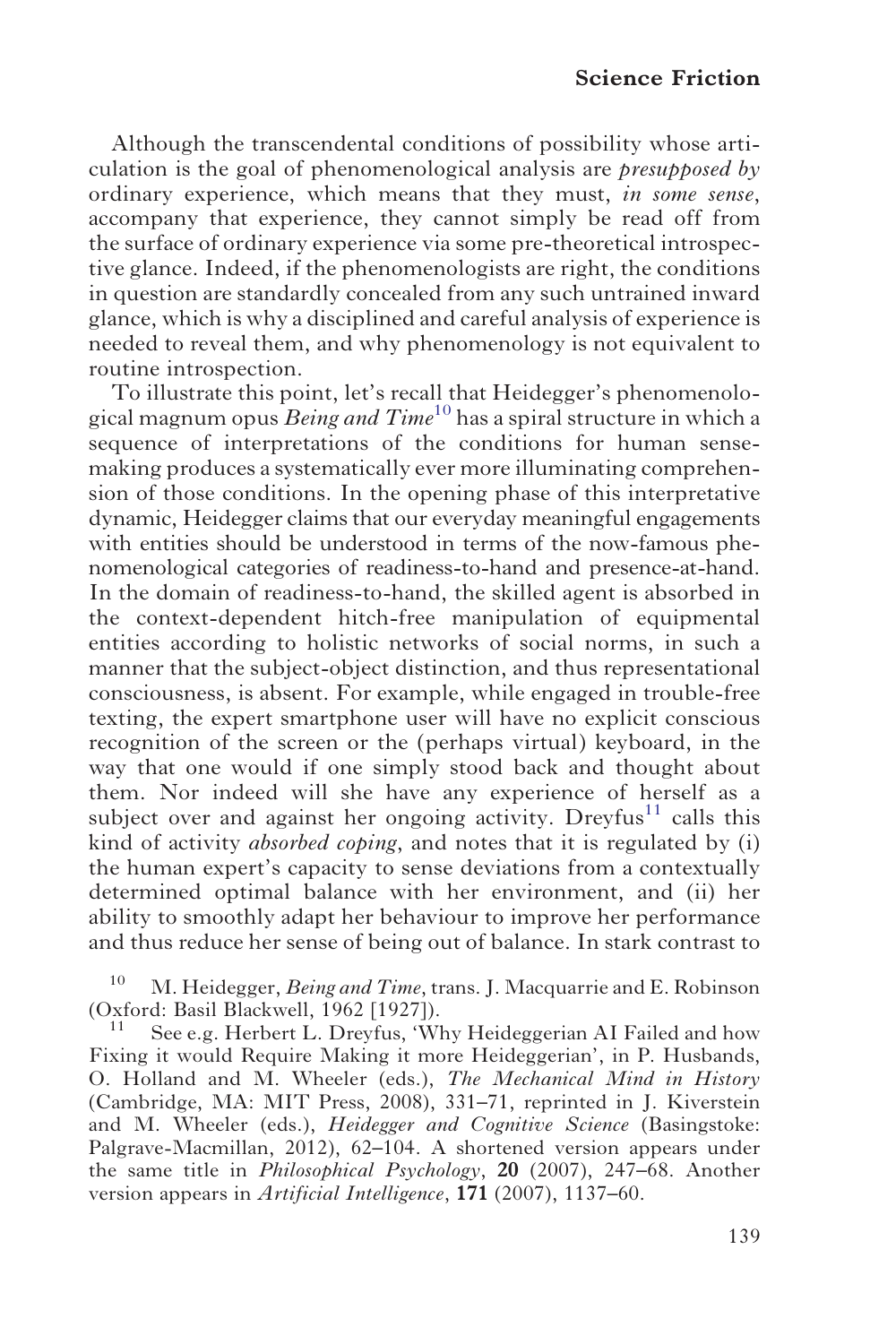the domain of readiness-to-hand, the domain of presence-at-hand is characterized by detached subjects who represent entities explicitly as objects with context-independent properties (measurable size, absolute spatial position, and so on). The key point about all this is that even the essentially preliminary structures of readiness-to-hand and presence-at-hand ('preliminary' in the sense that they are conditions of possibility stationed at the very first level of the ever-widening hermeneutic spiral) are the products of careful phenomenological analysis; they (or the entities as revealed by them) cannot simply be read off from philosophically unexamined consciousness. As Heidegger puts it, 'pre-ontologically [i.e., before analysis]… the entities which we encounter in concern [e.g. as ready-to-hand] are proximally hidden'.<sup>12</sup> Indeed, Heidegger's recognition of this proximal concealment means that he embraces an ontologically oriented version of the point that our naïve first-person experiential reports are likely to be misleading. To see why this is, note that when subjects make first-person reports on their own experience of absorbed coping, the very absorption in the world that characterizes such activity will be disrupted, meaning that the ready-to-hand nature of the equipmental engagements in question is ripe to be obscured through an interpretation of that experience in terms of present-at-hand structures such as subject and object. Disciplined phenomenological analysis corrects for this concealment of readiness-to-hand.

What the foregoing considerations tell us is that, in its transcendental dimension, phenomenology is not a matter of subjects merely reporting on their own cognitive processing, in the way that has been shown to be suspect by cognitive psychology. So, from what we have seen so far, Rupert's argument against the claim that cognitive science should refrain from being phenomenologically off-key falls short of its intended target.

That said, there is, as Aunt Ada Doom once reminded us, something nasty in the woodshed. It is surely plausible that a healthy respect for cognitive science requires a generic commitment to some variety of *naturalism* regarding human psychological phenomena. In other words, any philosophy of mind, cognition or human sense-making that rides shotgun with cognitive science must be naturalistic in form. So what is it for philosophy to be naturalistic in form? The animating principle of naturalism is that philosophy should be continuous with empirical science. Of course, all this does is make us wonder what 'continuous' means here. This is a tricky matter that will exercise us in what follows. What we can say at the

 $12$  Heidegger, Being and Time, 96.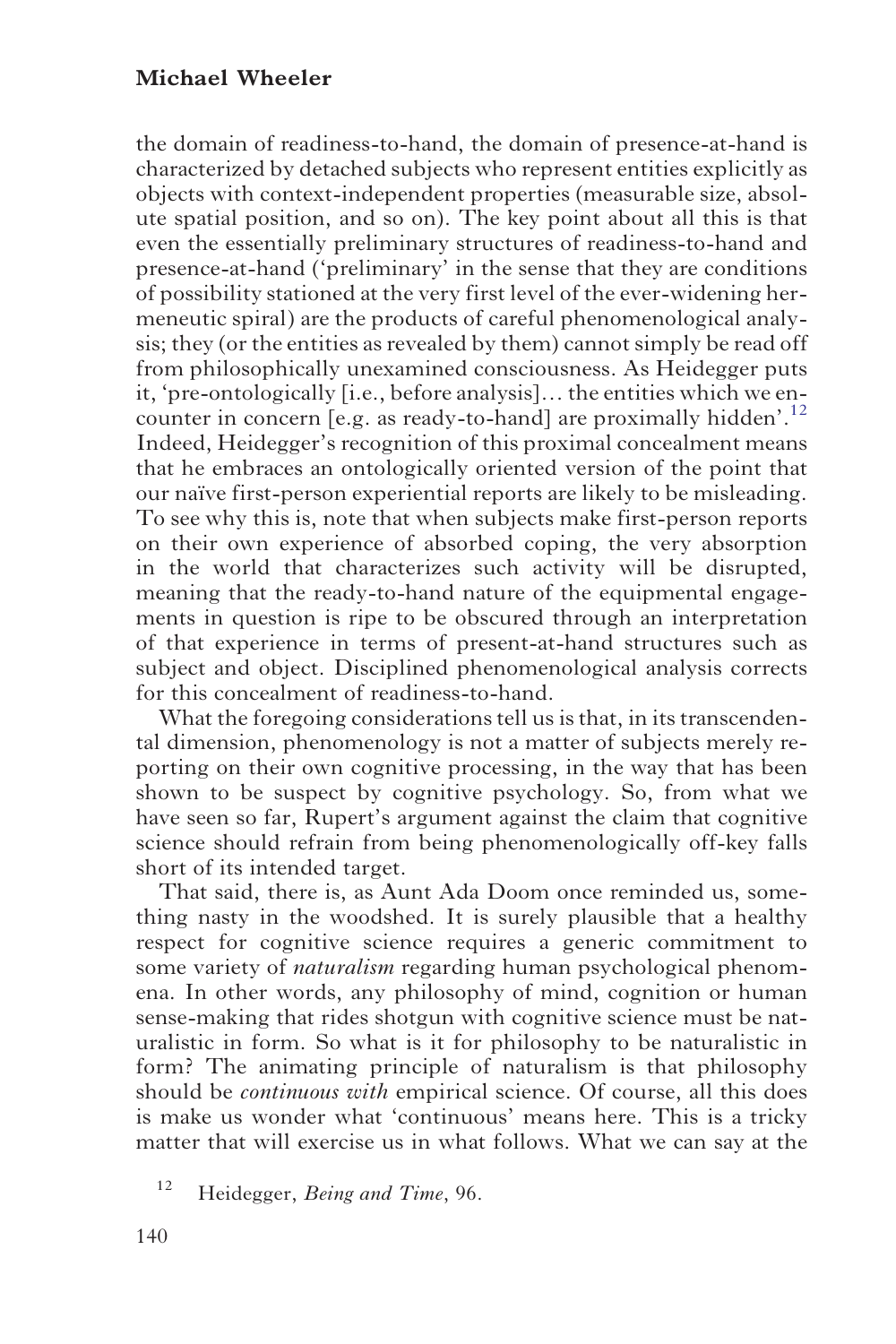outset is this: however one chooses to unpack the notion of continuity in one's understanding of naturalism, it must have the consequence that constraints are placed on our philosophical theorizing about some set of phenomena by those results from empirical science that concern the same or related phenomena.<sup>13</sup>

If, as I have suggested, taking cognitive science seriously requires a commitment to naturalism about psychological phenomena, then the prospects for combining phenomenology and cognitive science rest, in part, on whether or not transcendental phenomenology is, or can be made, compatible with that naturalism. This is where we catch a glimpse into the woodshed, because, on the face of things, the phenomenologist will want to insist that the distinctive mode of human sense-making that is characteristic of cognitive science, which one might gloss as the objectification or mathematization of psychological phenomena, such that those phenomena may be revealed in terms of laws, algorithms, computations and/or statistical principles, will itself presuppose certain transcendental conditions of possibility that cannot themselves be brought within the explanatory reach of that scientific sense-making. For example, Matthew Ratcliffe<sup>14</sup> argues as follows: in a Heideggerian phenomenological framework, science (including cognitive science) reveals phenomena as presentat-hand; but phenomenological analysis tells us that presence-athand, as a mode of human intelligibility, tacitly presupposes a sense of *belonging to the world* on the part of the human sensemaker (roughly, this is the idea that the fundamental structures of intelligibility are constituted by us, which means that they are, in a way, familiar to us); and this condition of belonging to the world, because

<sup>13</sup> Some philosophers will want to complain that I have omitted a crucial element of naturalism, namely a commitment to some form of physicalism; for a characterization of naturalism that explicitly includes such a commitment, see e.g. K. Sterelny, The Representational Theory of Mind (Oxford and Cambridge MA: Basil Blackwell, 1990). My own current view (which represents a shift since Wheeler 2005) is that this extra requirement is either unnecessary (since some form of physicalism will be assumed by science, which, on continuity grounds, means that a commitment to whatever form of physicalism that is will become a constraint on philosophical theorizing) or wrong (since science will embrace the existence and the causal-explanatory powers of non-physical stuff, which means that continuity with science will not require a philosophical commitment to physicalism). <sup>14</sup> Matthew Ratcliffe, 'There can be no Cognitive Science of Dasein', in

Kiverstein and Wheeler, Heidegger and Cognitive Science, 135-56.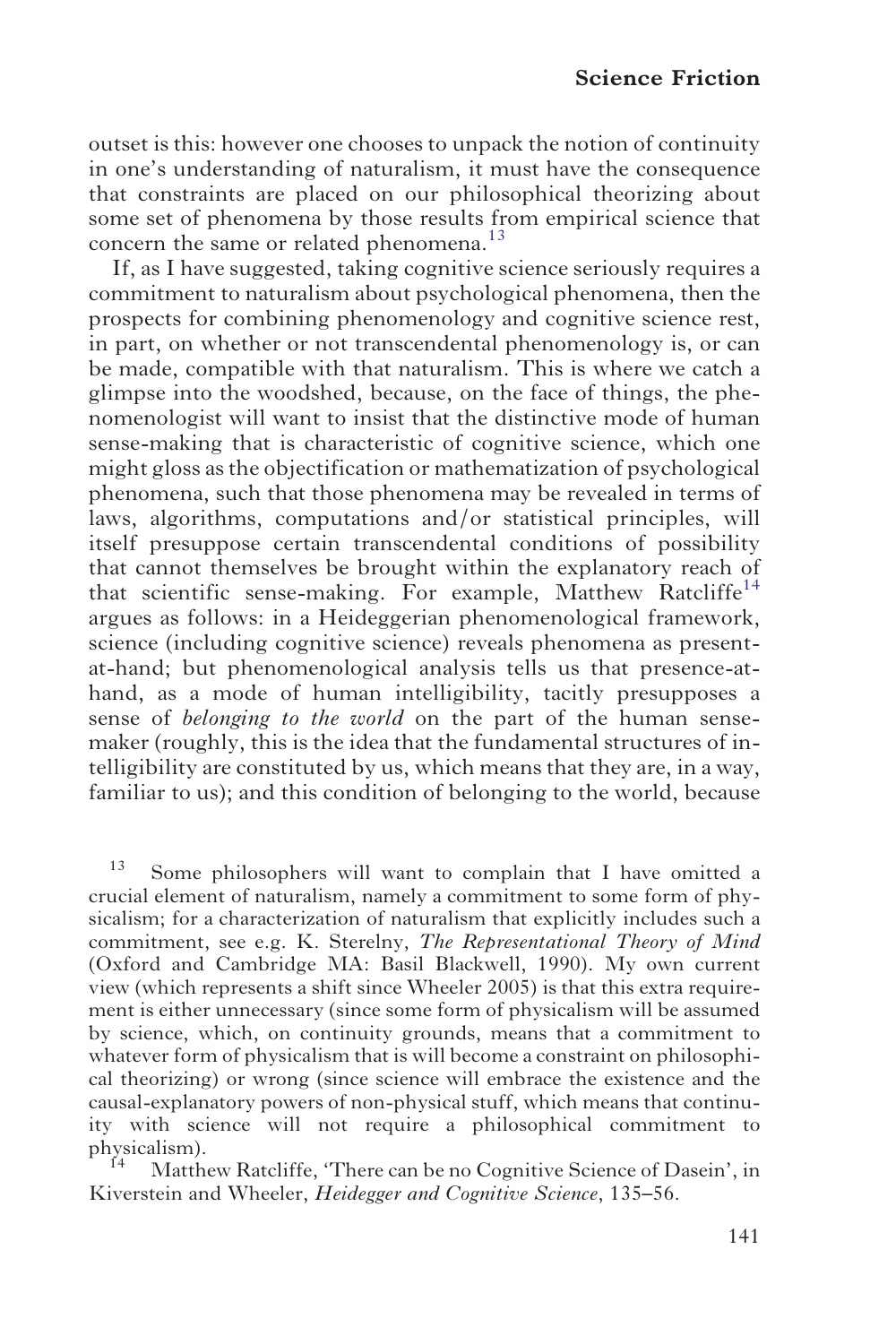it is presupposed by the very practice of scientific explanation, cannot itself be explained by science.<sup>15</sup>

The woodshed door is now wide open. Given that phenomenology takes itself to be identifying transcendental conditions for intelligibility that are presupposed by, among other things, scientific explanation, and given that naturalism requires that constraints be placed on philosophical understanding (of whatever form) by science, it looks as if the phenomenologist and the naturalist will each demand the unqualified right to trump the other's results. Thus we arrive at what is in truth a turbo-charged version of Rupert's point that there is a fundamental disagreement here over who gets to call the shots. And however one dresses up that disagreement, it doesn't look like the basis for a happy and productive intellectual partnership.

In what follows, I shall endeavour to make the woodshed benign. First, I shall argue that, if we view things through a kind of neo-McDowellian lens, we can open up a conceptual space in which phenomenology and cognitive science may exert friction of the positive kind on each other. Second, I shall describe some examples of what I shall henceforth call phenomenological cognitive science that illustrate this positive friction in action. Finally, I shall use the mutually constraining relationship at work here as the platform from which to bring to light a domesticated version of the transcendental and a minimal form of naturalism that are compatible with each other.

#### 3. A Neo-McDowellian Lens

Although, in his paper 'The Content of Perceptual Experience'<sup>16</sup>, John McDowell is not concerned with phenomenology in the contemporary European tradition, he nevertheless draws an important distinction that we can creatively appropriate to help us in our quest to relieve the tension between phenomenology (so construed) and cognitive science. The distinction in question is between two kinds of understanding – constitutive understanding and enabling understanding. Constitutive understanding, including the constitutive understanding of psychological phenomena, is a characteristic target of philosophy, although presumably not only of philosophy. It concerns

<sup>15</sup> Although this is the kernel of Ratcliffe's argument, I have suppressed some potentially important details. For a fuller discussion, see Michael Wheeler, 'Naturalizing Dasein and other (Alleged) Heresies', Kiverstein and Wheeler, *Heidegger and Cognitive Science*, 176–212.

McDowell, 'The Content of Perceptual Experience'.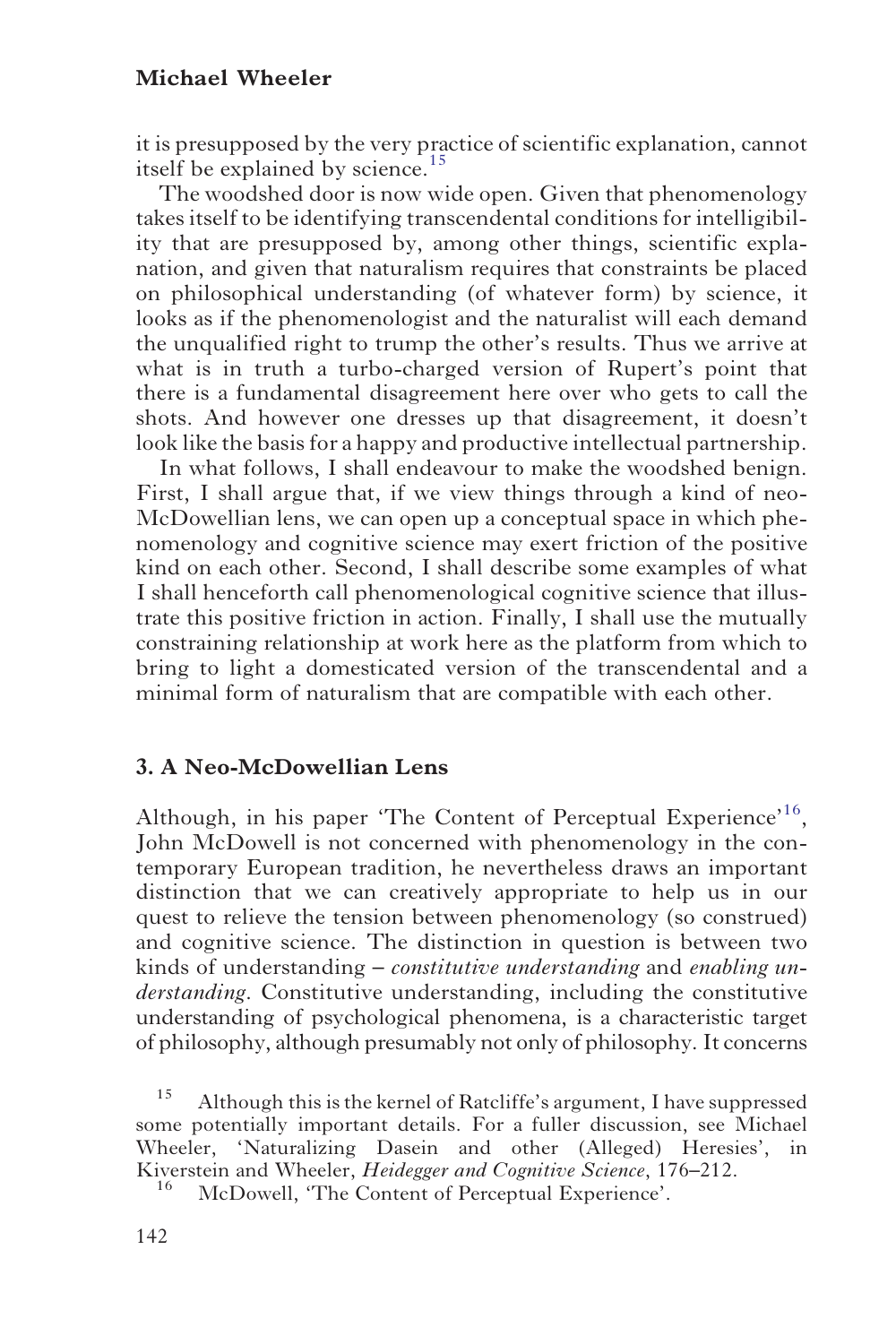the identification, articulation and clarification of the conditions that determine what it is for a phenomenon to be the phenomenon that it is (e.g. what it is for a certain kind of creature to competently inhabit its world). Enabling understanding is the characteristic target of empirical science, including cognitive science, although presumably not only of empirical science. It reveals the causal elements, along with the organization of, and the systematic causal interactions between, those elements, that together make it intelligible to us how a phenomenon of a certain kind could be realized or generated in a world like ours (e.g. how some creature-specific mode of competent world-inhabiting is causally enabled in a purely physical universe). The distinction between constitutive and enabling understanding, as manifested in the vicinity of mind, is nicely illustrated by McDowell when he writes:

Of course, there is a relevant organ, the brain, and none of what I have said casts doubt on investigating how it works. But on pain of losing our grip on ourselves as thinking things, we must distinguish inquiring into the mechanics of, say, having one's mind on an object from inquiring into what having one's mind on an object is. $17$ 

Now if, as seems correct, phenomenology as we are thinking of it may be interpreted as seeking to provide us with a distinctive (transcendental) kind of constitutive understanding of human psychological being (in the widest sense of 'psychological'), and if, as also seems correct, cognitive science seeks to provide us with an enabling understanding of (i.e. the mechanics of) the same set of phenomena, then reflecting on the relations between constitutive understanding and enabling understanding will help us to chart the relations between phenomenology and cognitive science. In this context, the quotation from McDowell reproduced immediately above might be interpreted as suggesting that, in his view, constitutive understanding and enabling understanding are wholly independent of each other. However, that would be a misinterpretation of McDowell's position; for he actually claims that the two kinds of understanding will standardly engage in a process of mutual constraint and influence that he tags with the enticing phrase 'a perfectly intelligible interplay'. <sup>18</sup> Although McDowell himself says disappointingly little about the details of this interplay,

 $17$  John McDowell, 'Naturalism in the Philosophy of Mind', in M. De Caro and D. Macarthur (eds.), Naturalism in Question (Cambridge, MA and London: Harvard University Press, 2004), 104.

McDowell, The Content of Perceptual Experience', 197.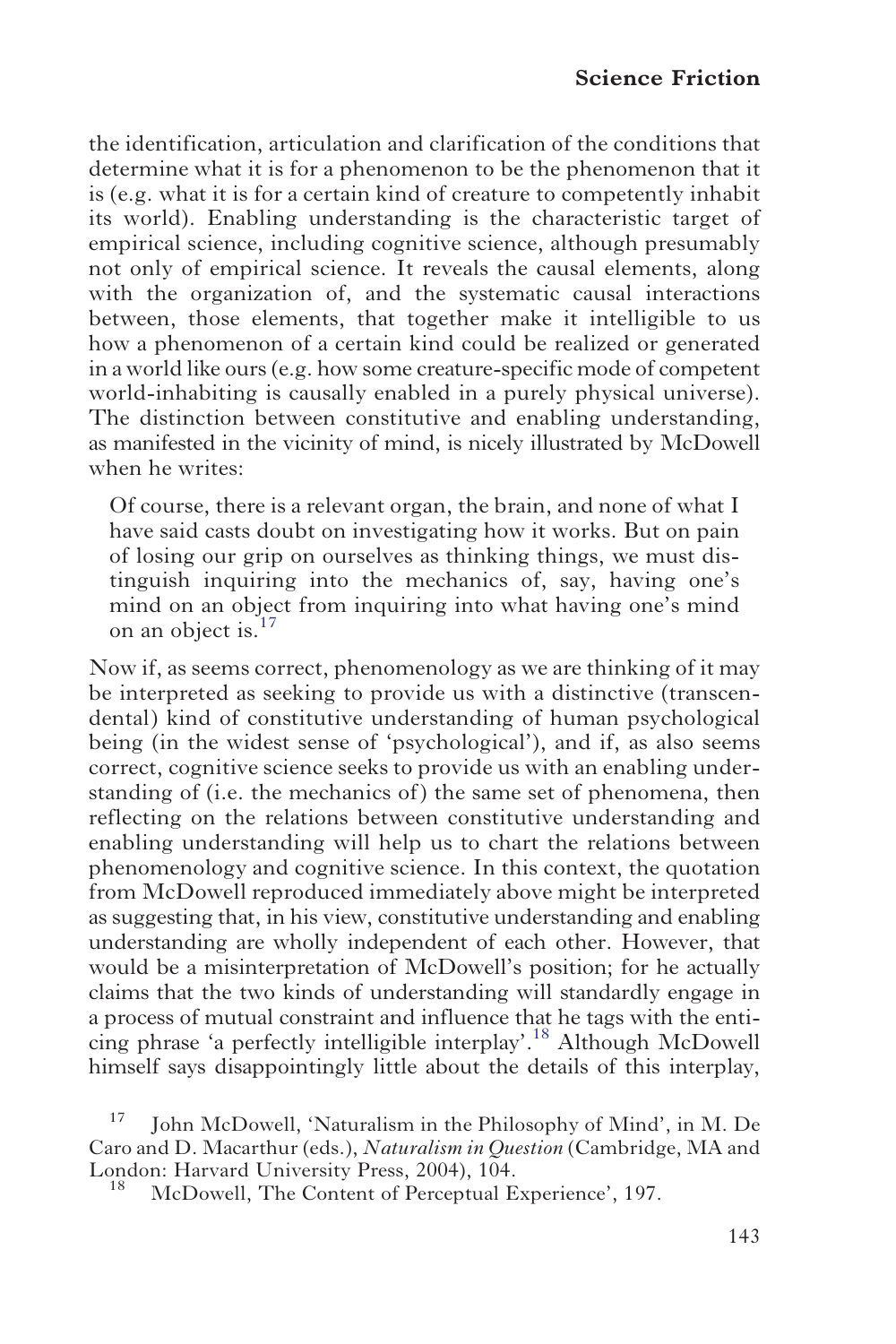its broad contours seem clear enough, so we can begin with those, stated specifically in relation to phenomenology and cognitive science. Along one dimension of the interplay, there will be constraints that flow from phenomenology to cognitive science. This is because phenomenology, as a source of constitutive understanding, will isolate and articulate phenomena for which the corresponding cognitive science will then try to identify the underlying causal mechanisms. Along the other dimension of the interplay, there will be constraints that flow from cognitive science to phenomenology. This is because the causal profiles discovered by cognitive science may sometimes lead us to revise our conception of what the phenomena under investigation are. These general characterizations of the bi-directional influences in play here are no more than the abstract bones of a view. To put some flesh on the skeleton, we need to sample phenomenological cognitive science itself.

#### 4. The Interplay in Action

Let's begin with a case in which a constitutive understanding, achieved through phenomenological analysis, exerts positive friction on cognitive science, by acting as a constraint on what might count as a compelling enabling account of a target phenomenon. That phenomenon is the fluid and flexible context-sensitivity of everyday skilled human activity.

Even in the sorts of dynamically shifting scenarios in which we often find ourselves, human beings are extraordinarily proficient at maintaining psychological and behavioural focus on what is contextually relevant in a situation, while ignoring what is contextually irrelevant. In his analysis of such dynamic relevance-sensitivity, Erik Rietveld<sup>19</sup> observes that, in a specific situation, some affordances (possibilities for action presented by the environment)<sup>20</sup> are no more than *mere* possibilities for action, where the qualification 'mere' signals the fact that although the agent could respond to them, such a response would be contextually inappropriate. For example, the table at which I am working currently affords 'dancing

<sup>19</sup> Erik Rietveld, 'Context-Switching and Responsiveness to Real Relevance', in J. Kiverstein and M. Wheeler, Heidegger and Cognitive Science, 105–34.

The term 'affordance' is famously due to J.J. Gibson. See, e.g. J.J. Gibson, The Ecological Approach to Visual Perception (Boston: Houghton Miffin, 1979).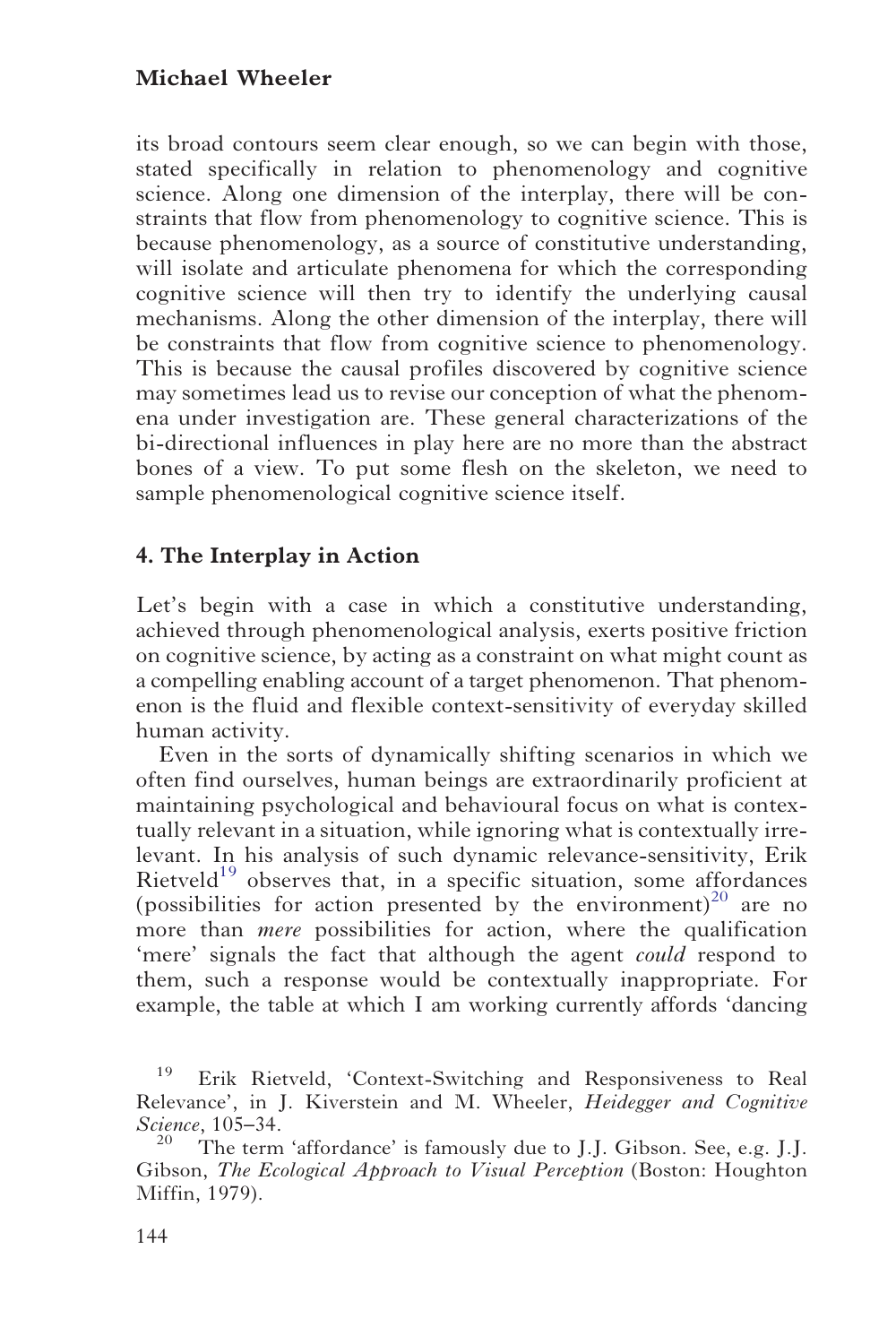on top of', but that possibility is not a feature of the paper-writing context in which I am presently embedded, so right now I am not primed to respond to it. Some affordances, however, precisely because they are directly contextually relevant to the task at hand, or have proved to be relevant in similar situations in the past, prime us for action by being what Rietveld calls bodily potentiating. It is these bodily-potentiating affordances that Rietveld, drawing on Merleau-Ponty,<sup>21</sup> identifies as *solicitations*. In Rietveld's framework, *figure soli*-<sup>1</sup> identifies as *solicitations*. In Rietveld's framework, *figure soli*citations are those affordances with which we are explicitly concerned, in some extant context of activity. Thus, for example, in my current paper-writing context, my keyboard summons typing from me, because my bodily potentiation for the affordance in question has been activated. By contrast, ground solicitations are those with which we are not currently explicitly concerned, but for which we are nevertheless currently bodily potentiated, and which are thus poised to summon us to act. For example, the tea cup on my table that is peripheral with respect to my current focus of activity is nevertheless a feature of my paper-writing context and so is poised to summon me to act in appropriate ways. The shifting kaleidoscope of figure and ground solicitations, plus the fact that mere affordances can transform into solicitations as contexts change, provides the phenomenological structure of our skilled relevance-sensitive activity.

Crucially, according to Merleau-Ponty, the skilled know-how that is manifested in patterns of solicitation and summoning is not somehow internally represented by the agent.<sup>22</sup> To illustrate this idea, consider an example from Shaun Gallagher.<sup>23</sup> Phenomenological analysis teaches us that the skilled mountaineer does not build an inner representation of the mountain before her and infer from that plus additionally represented knowledge of her own abilities that it is climbable by her. Rather, from a certain distance, in particular visual conditions, the mountain 'simply' looks climbable to her. Her climbing know-how is 'sedimented' in how the mountain looks to her and thus may solicit the action of climbing from her. So what

<sup>21</sup> M. Merleau-Ponty, *Phenomenology of Perception*, trans. C. Smith (London and New York: Routledge, 1962 [1945]).<br><sup>22</sup> For this point, see e.g. Dreyfus, 'Why Heideggerian AI Failed and

how Fixing it would Require Making it more Heideggerian', 340.

<sup>23</sup> Shaun Gallagher, 'Are Minimal Representations still Representations?', International Journal of Philosophical Studies, 16 (2008), 351–69, special issue on 'Situated Cognition: Perspectives from Phenomenology and Science', M. Ratcliffe and S. Gallagher (eds.).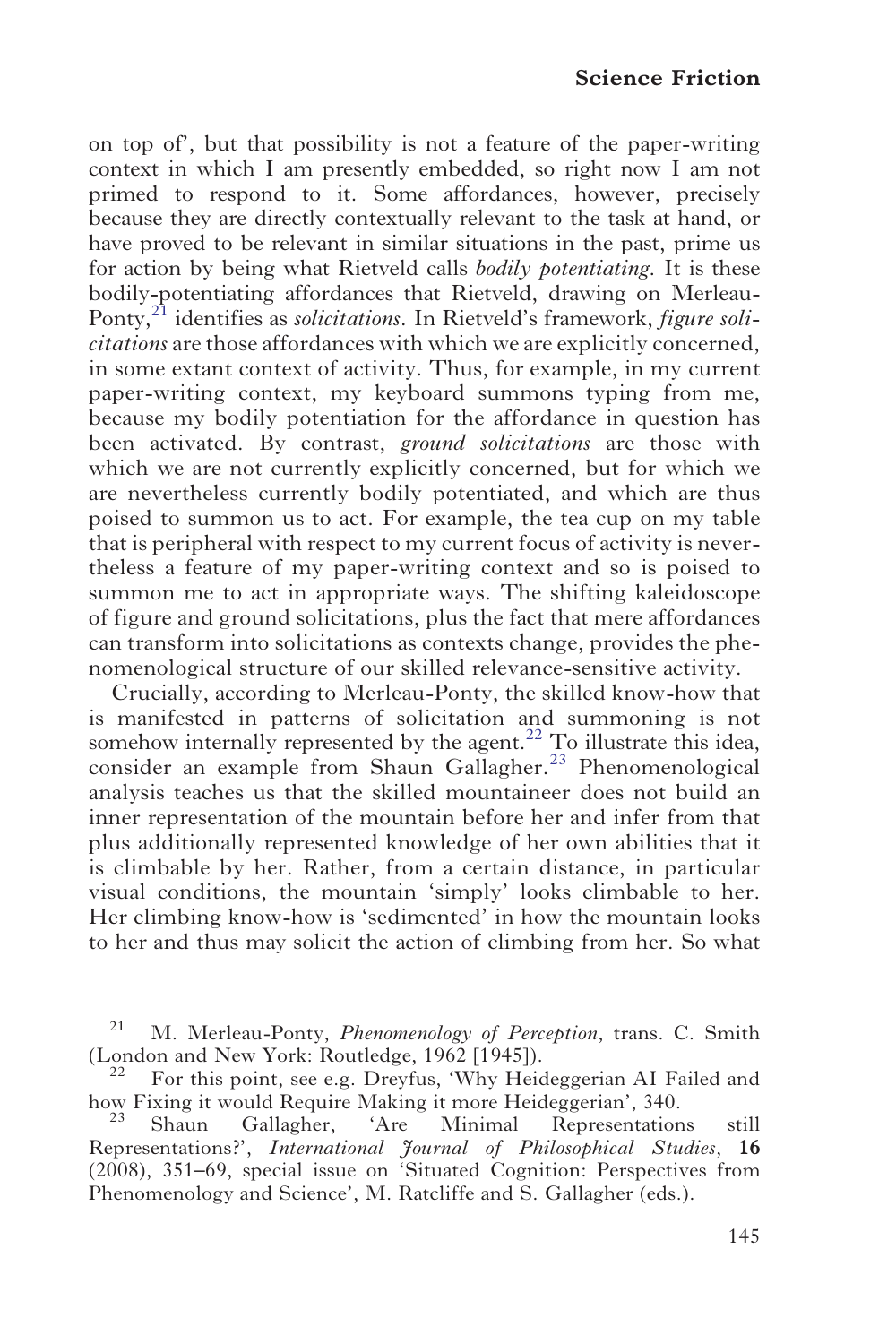are the phenomenologically identified transcendental conditions for this nonrepresentational experiential structure? In relation to this question, Dreyfus writes that 'all coping… takes place on the background of [a] basic nonrepresentational, holistic, absorbed, kind of intentionality, which Heidegger calls being-in-the-world'.<sup>24</sup> This introduces us to the phenomenon of the background. As described by phenomenologists, the background is the vast, holistic, indeterminate, and therefore unrepresentable, web of embodied, psychological, social and cultural structures that constitute one's world and that are implicitly presupposed by concrete examples of human sense-making. It is, as  $Taylor^{25}$  puts it, 'an unexplicated horizon' providing 'the vantage point from out of which' every experience is relevant to one in a certain way. And the associated phenomenon of knowing one's way around the background (Heidegger's being-in-the-world, as Dreyfus interprets it, and, in effect, what Ratcliffe calls our sense of belonging to the world – see earlier) amounts to one's nonrepresented, indeed one's nonrepresentable, familiarity with one's world. Dreyfus calls the exercise of this nonrepresentational know-how background coping.<sup>26</sup> It is, then, the configuration of the skilled mountaineer's background and her familiarity with that configuration which determine that her experiential encounter is of the mountain as being climbable by (i.e. as potentially soliciting climbing from) her. $27$ 

Dreyfus, 'Why Heideggerian AI Failed and how Fixing it would Require Making it more Heideggerian', 345–6.

<sup>25</sup> Charles Taylor, 'Engaged Agency and Background in Heidegger', in C. B. Guignon (ed.), The Cambridge Companion to Heidegger (Cambridge and New York, NY: Cambridge University Press, 1993), 325.<br><sup>26</sup> Dearfus, 'Why Heidegastian AJ Feiled and how Fivi-

Dreyfus, 'Why Heideggerian AI Failed and how Fixing it would Require Making it more Heideggerian'.<br><sup>27</sup> Here I do not have the space to discuss in detail the arguments that

might carry us from 'vast and holistic' to 'indeterminate' and, ultimately, to 'unrepresentable'. For present purposes it is enough to register (i) the general thought, which is surely plausible enough, that massive holism and indeterminacy are obstacles to representation, (ii) the fact that phenomenologists, especially those of a Heideggerian persuasion, often adopt a nonrepresentational constitutive account of human sense-making on precisely those grounds, and (iii) the fact that, as we shall see, a nonrepresentational constitutive account of sense-making has, in some quarters, placed a constraint on the cognitive-scientific account of the enabling mechanisms underlying relevance-sensitivity. That said, it is worth noting that the central considerations in the frame here are Heidegger's account of everyday contexts as massively holistic networks of meanings, coupled with his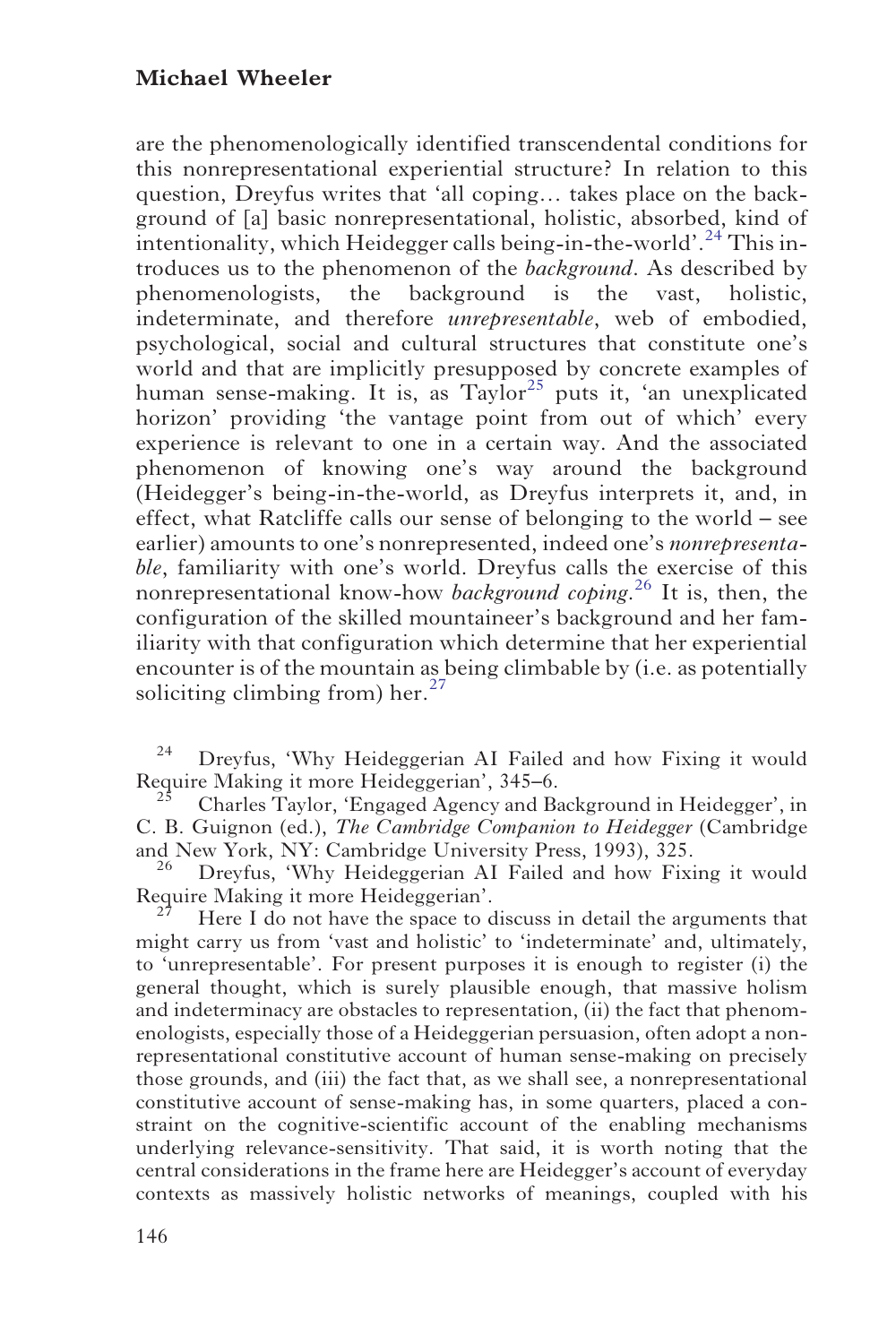So, phenomenological analysis, a form of constitutive understanding, reveals background coping to be a transcendental condition for relevance-sensitive activity, and, moreover, characterizes such coping as essentially nonrepresentational in character. If we now activate the constitutive-to-enabling dimension of our neo-McDowellian interplay, the job for cognitive science is to specify the causal elements and their organization that make it intelligible to us how background coping could be realized in a world like ours. With due caution, and with caveats about defeasibility, the intelligibility condition in force here can plausibly be met in those cases where we are able to specify a candidate mechanism for background coping that, in some nontrivial way, is structurally isomorphic to the target structure as characterized by phenomenology.<sup>28</sup> What we are looking for, then, is a nonrepresentational mechanism that makes the relevancesensitivity of ordinary human activity unmysterious.

Although Dreyfus doesn't explicitly articulate any between-level constraint flowing from phenomenology to cognitive science, in the way that I just have, the fact remains that an implicit commitment to such a constraint on his part would explain why, when he discusses the kinds of mechanisms that might underlie our capacity for background coping, he turns to the neurodynamical framework developed by Walter Freeman.<sup>29</sup> According to Freeman, the brain is a nonrepresentational dynamical system primed by past experience to actively pick up and enrich significance. It is a system whose constantly shifting attractor landscape causally explains how newly encountered significances may interact with existing patterns of inner organization to create new global structures for interpreting and responding to stimuli. As Dreyfus puts it, when considering the kind of bodily potentiating affordances highlighted earlier:

If Freeman is right […] our sense of other potentially relevant familiar situations on the horizon of the current situation, might well be correlated with the fact that brain activity is not simply in one attractor basin at a time but is influenced by other attractor basins in the same landscape, as well as by other

admittedly sketchy treatment of what he calls value-predicates; Heidegger, Being and Time, 97, 132. For discussion, see e.g. Dreyfus, Being-in-the-World, chapter 6; Wheeler, Reconstructing The Cognitive World, chapter 7.

For a more careful justification of this appeal to structural isomorphisms, see Wheeler, Reconstructing The Cognitive World, 225–36.

See e.g. W. Freeman, How Brains Make Up Their Minds (New York: Columbia University Press, 2000).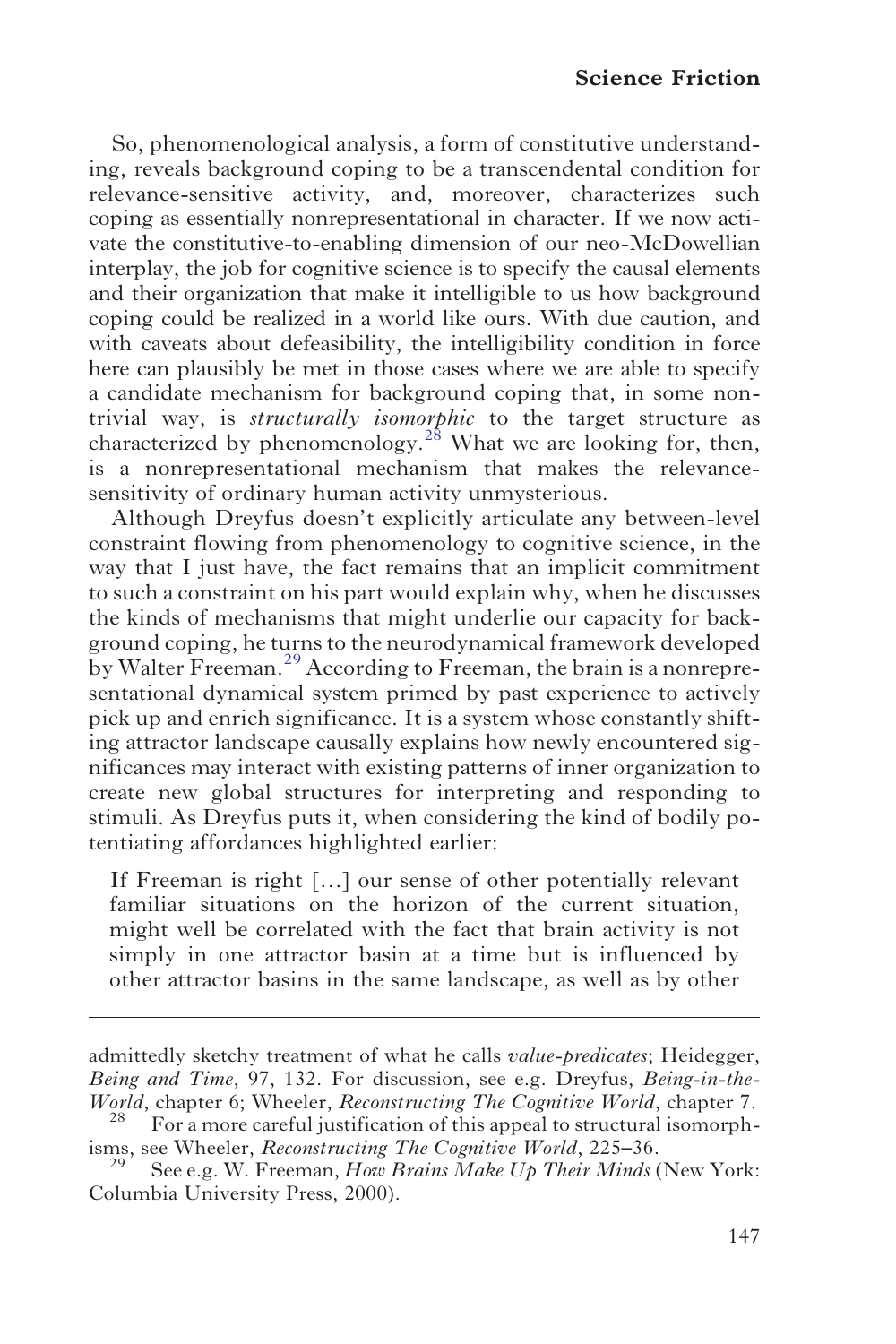attractor landscapes which under what have previously been experienced as relevant conditions are ready to draw current brain activity into themselves.<sup>30</sup>

Dreyfus's Freeman-inspired model thus plausibly captures an important dimension of the mechanisms underlying our relevancesensitive behaviour, by showing us how flexible relevance-sensitivity in response to shifting patterns of solicitation may be enabled by a nonrepresentational neural economy of reconfigurable attractor landscapes. It is arguable, however, that the resulting picture of the mechanisms underpinning background coping is ultimately incomplete. Here I want to focus on one aspect of this alleged incompleteness, by raising the possibility that the blanket anti-representationalism of Dreyfus's account is, in truth, misguided, and that in proactive as opposed to reactive cases of contextual shifts, representational resources, paradigmatically in the form of (what I shall call) preparatory embodied routines, may sometimes reconfigure the background so as to promote future behavioural success.<sup>31</sup> This is an interesting prospect in itself, but the main point of exploring it here is that, following some phenomenological ground-clearing, it will allow me to give an example in which an inter-level constraint flows not from phenomenology to cognitive science, but rather in the reverse direction.

To bring our putative representational contribution into view, let's begin with the observation that skilled sportsmen and sportswomen, actors and actresses, dancers, orators, and other performers often execute ritual-like gestures or other fixed action routines as performance-optimizing elements in their pre-performance preparations, especially when daunting or unfamiliar conditions are anticipated. Thus, as John Sutton points out, expert batsmen in cricket use

Dreyfus, 'Why Heideggerian AI Failed and how Fixing it would Require Making it more Heideggerian', 360.

This particular idea is developed and defended in more detail in Massimiliano Cappuccio and Michael Wheeler, 'Ground-Level Intelligence: Action-Oriented Representation and the Dynamics of the Background', in Z. Radman (ed.), Knowing without Thinking: Mind, Action, Cognition, and the Phenomenon of the Background (Basingstoke: Palgrave-Macmillan, 2012), 13–36. For additional considerations regarding the causal basis of relevance-sensitivity, which explain why a key contribution will additionally be made by a kind of intrinsic context-embeddedness that is realized by non-Dreyfusian mechanisms of special-purpose adaptive coupling, see Wheeler, 'Naturalizing Dasein and other (Alleged) Heresies'.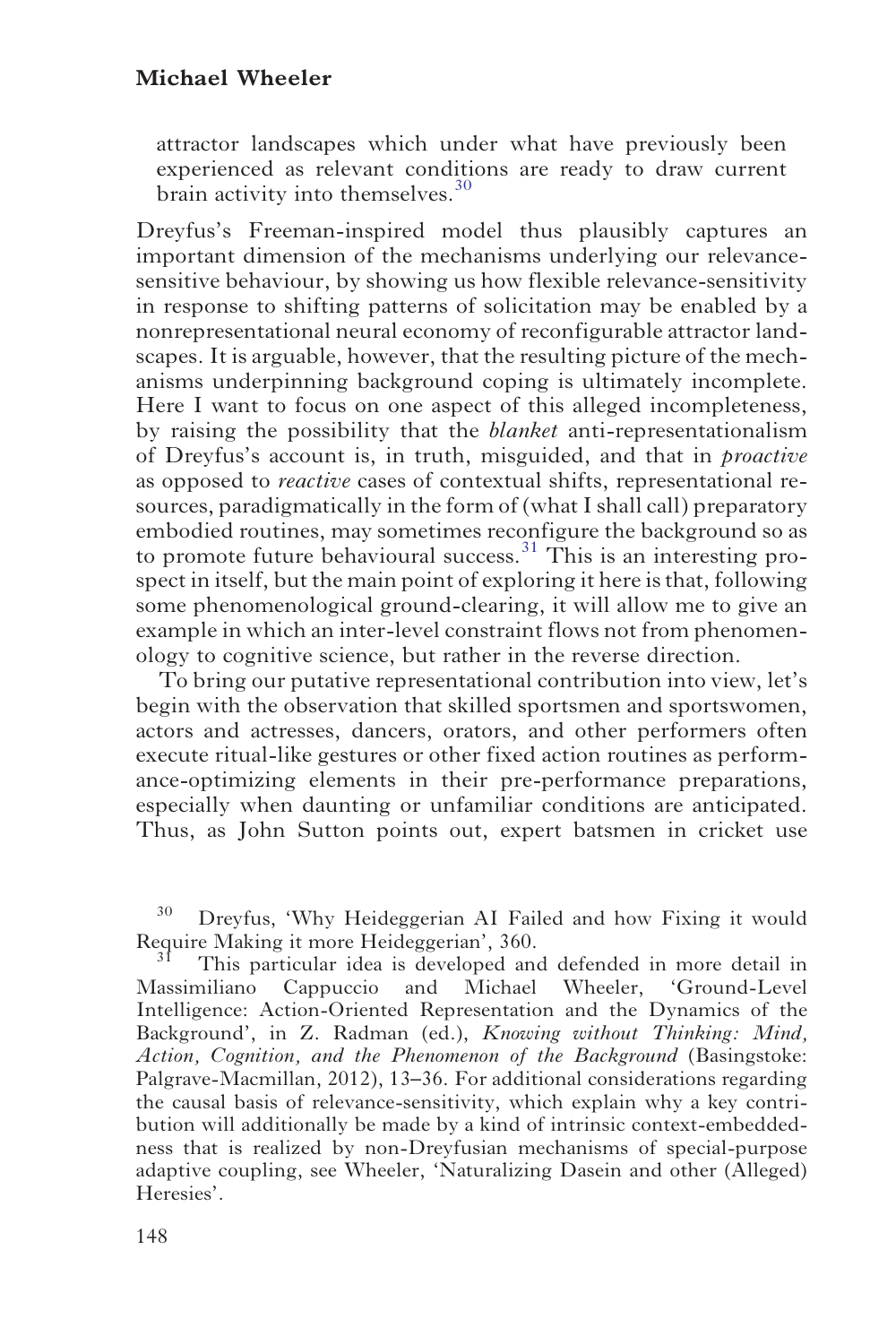preparatory embodied routines to reset their response profiles at key moments in the game. As Sutton observes:

When the match situation is changing rapidly and continually – over the crucial dying overs of a decisive one-day game, for example – good players will be constantly resetting their response repertoire in ways which may have been discussed or partly planned out in advance, either deliberately or simply as the result of the sedimented history of relevant experience. This doesn't mean deciding in advance that only one stroke is allowable "no matter what," but rather altering the probabilities of attempting certain shots to certain ranges of possible deliveries […] One successful case was when, during the one-day internationals before the 2005 Ashes series, Andrew Strauss set himself more than once to get way across to the offside, outside the line of good-length balls from Jason Gillespie and use the pace to lift them over fine leg, a shot unthinkable in less audacious circumstances.<sup>32</sup>

For another example, consider the way in which King George VI, before broadcasting his historic announcement that the United Kingdom was entering the Second World War, furiously repeated certain tongue-twisters in an effort to overcome his relentless stutter.<sup>33</sup> In cases such as these, the extant local context of activity, far from smoothly summoning appropriate behaviour, actually hinders such behaviour to such an extent that the skilled agent's response is to suspend that particular pattern of direct coupling with his or her environment, and to use embodied routines in an attempt to reconfigure the local background into a more favourable set of solicitations into which to transfer his or her performance. The context-shifting at work here is thus not a reactive response to changing environmental circumstances, but rather a proactive intelligent strategy for adaptively structuring behaviour.

<sup>32</sup> John Sutton, 'Batting, Habit, and Memory: The Embodied Mind and the Nature of Skill', Sport in Society 10 (2007), 763–86, quotation from page 775. Sutton's example may be opaque to those readers who have not been initiated into the wonders of the incomparable sport of cricket. The key point of the example is that the batsman in question, Strauss, increased his scoring possibilities by expertly using his pre-shot bodily positioning and posture to alter the kind of shot that would be solicited from him by a certain sort of ball, as bowled by Gillespie.

As immortalized in the 2010 movie The King's Speech. For further discussion, see Cappuccio and Wheeler, 'Ground-Level Intelligence'.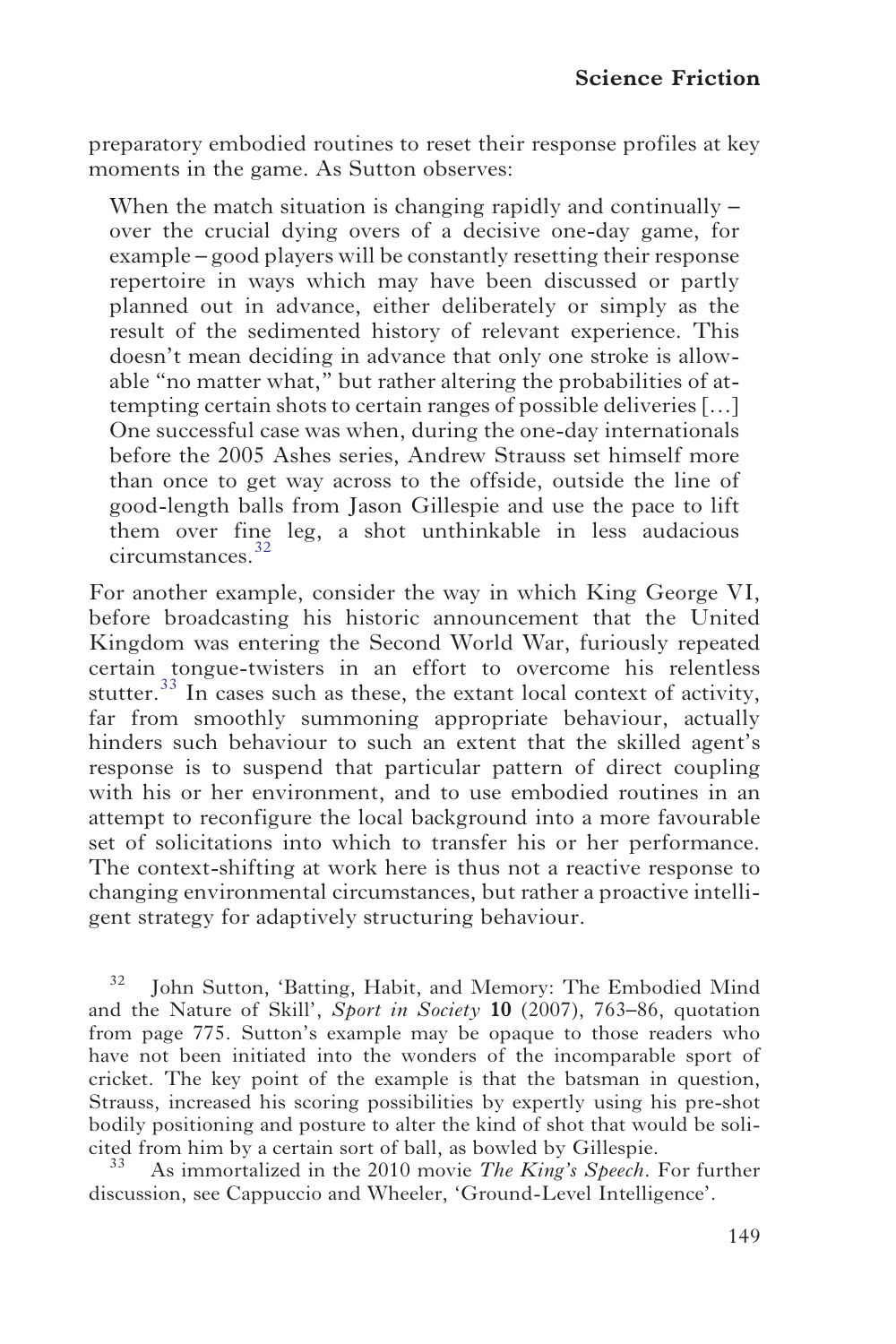How is this phenomenon to be explained? In order to establish a more favourable local configuration of the action-soliciting background, the intelligent agent must distance herself from the operative solicitations and summonings that are hindering, or that would hinder, her skilled performance. To appreciate what this process of 'distancing' involves, we can draw on Heidegger's analysis of the phenomenon of un-readiness-to-hand.<sup>34</sup> According to Heidegger, when absorbed coping is disturbed by broken or malfunctioning equipment, discovered-to-be-missing equipment, or in-the-way equipment, our encounters with entities have the character of unreadiness-to-hand, a phenomenological domain in which entities are revealed as presenting us with context-specific practical problems to be solved. With the agent no longer fully absorbed in hitch-free skilled activity, a kind of cognitive distance between that agent and her world is opened up, in the form of a nascent subject-object distinction. At this point, the agent-world distinction may become ever more pronounced with increasing levels of disturbance, until eventually the entities under study are encountered by the agentas-subject as removed from the settings of everyday practical concerns altogether, and thus as fully-fledged present-at-hand objects. Alternatively, the cognitive distance involved in the problemsolving phase may be eliminated, as absorbed coping is re-established by the agent's problem-solving measures. I suggest that, phenomenologically speaking, the 'distancing' dimension of preparatory embodied routines may be understood on the model of un-readiness-to-hand, even though, in the case of such routines, the 'distancing' in question is proactive rather than reactive in nature.

So, how is it that an agent is able to gain competent and appropriate epistemic access to its world, in cases where it is not merely distinguishing itself from that world, but distinguishing itself from that world in a particular way – that is, precisely as a proto-subject distinguished from a collection of independent proto-objects? Although an answer to this question may not strictly necessitate the presence of cognitive structures that stand in for or encode worldly states of affairs, that is, of representations, it certainly warmly invites such a story. Therefore, we appear to be warranted in treating preparatory embodied routines as representing background structures, in the form alternative sets of solicitations. It is with this suggestion, however, that we run headlong into a problem; for if the phenomenological analysis of the background presented earlier is correct, then the background is not merely unrepresented, it is

 $34$  Heidegger, *Being and Time*, 102–7.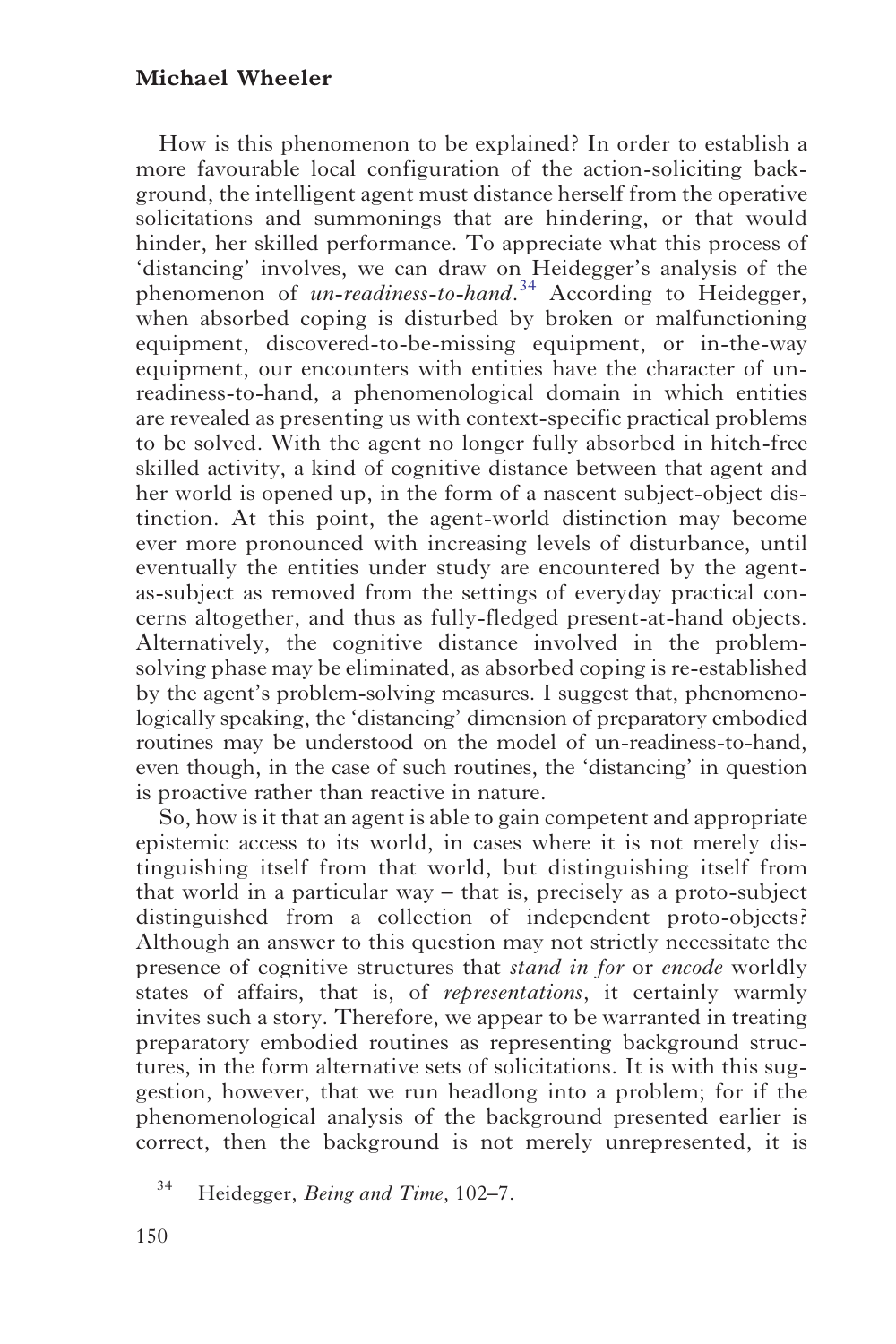unrepresentable. How can preparatory embodied routines represent the background, if the background is unrepresentable?

It is here that work in the sub-field of AI known as situated ro $botics<sup>35</sup>$  has plausibly made an important contribution to the conceptual toolkit available to the phenomenologist. In designing complete autonomous robots that are capable of integrating perception and action in real time so as to generate fast and fluid embodied adaptive behaviour, situated roboticists have shunned the classical cognitivescientific reliance on detailed inner world models, on the empirical grounds that such structures are computationally expensive to build and, in dynamic environments, prohibitively difficult to keep up to date. The classical thought, that intelligent agents should build complete, detailed representations of the world, has been replaced by a different thought, namely that intelligent agents should regularly sense their environments to guide their actions. As the roboticists concerned are fond of pointing out, regular sensing is computationally cheap and the environment is always up to date. It is this distinctive behaviour-generating strategy, which Brooks tagged with the memorable phrase, 'using the world as its own best model', that marks out situated robots as situated.<sup>36</sup>

One might think that situated robotics, as characterized, identifies a class of wholly nonrepresentational enabling explanations. However, although many nonrepresentational mechanisms have been explored by the roboticists concerned, sensorimotor coupling of the kind advocated by such models has not always excluded representational structures. To cite an old (but far from rare) example of representational

<sup>35</sup> See, most famously, Rodney Allen Brooks, 'Intelligence Without Representation', Artificial Intelligence 47: 1–3 (1991), 139–159, and 'Intelligence Without Reason', in Proceedings of 12th International Joint Conference on Artificial Intelligence (San Mateo, California: Morgan Kauffman, 1991, 569–95). Both of these seminal papers in situated robotics are reprinted in Brooks' Cambrian Intelligence: the Early History of the New AI (Cambridge, MA: MIT Press).

In arriving at his enabling-level idea that the world is its own best model, it is possible that Brooks may even have been influenced, perhaps indirectly, by Dreyfus's phenomenological claim that 'The meaningful objects […] among which we live are not a model of the world stored in our mind or brain; they are the world itself; Dreyfus, What Computers Still Can't Do, 265–6. For a description of the historical context that makes this a genuine possibility, see Dreyfus, 'Why Heideggerian AI Failed and how Fixing it would Require Making it more Heideggerian',  $331 - 7$ .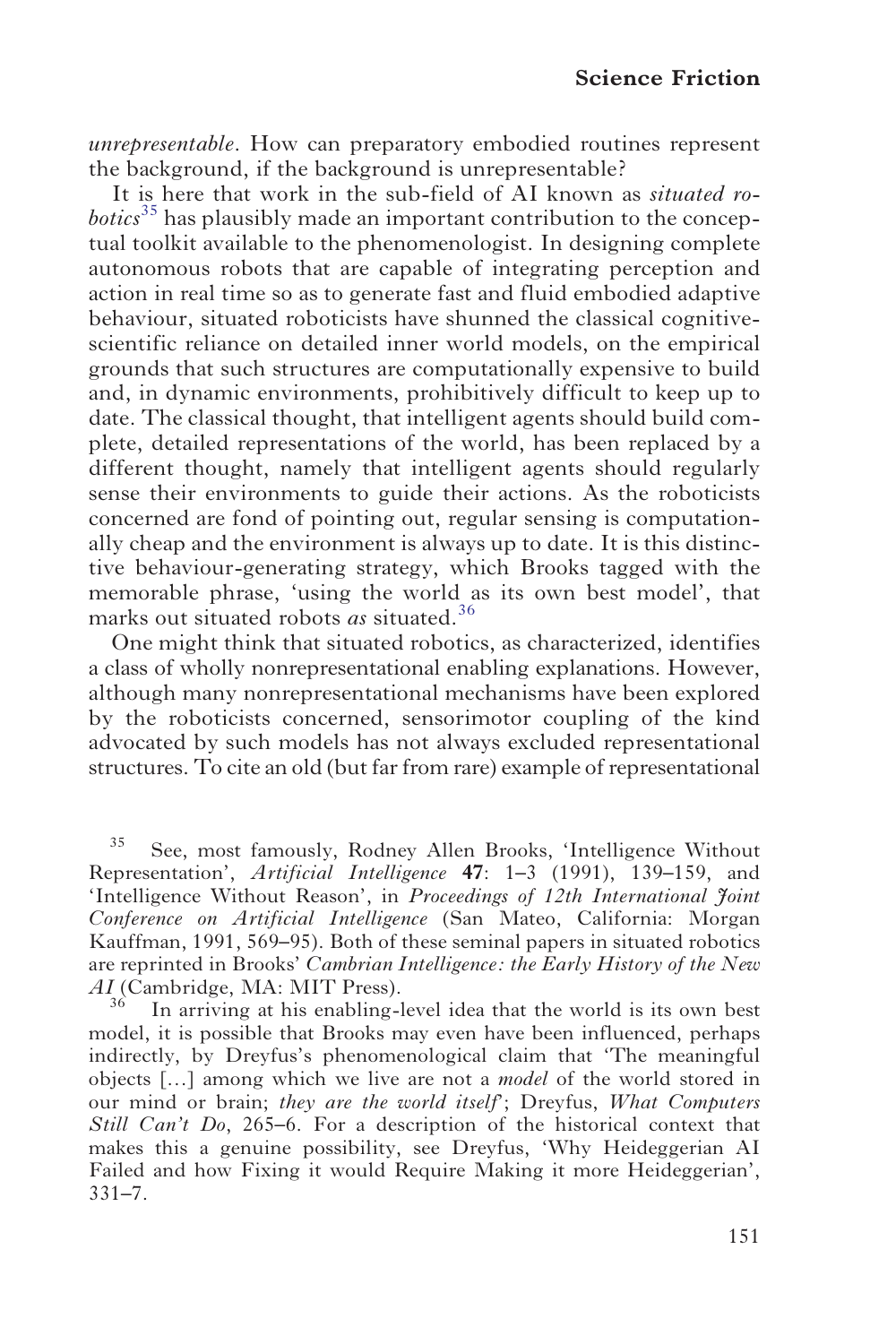situatedness that I have used a number of times before,  $37$  Nicolas Franceschini and colleagues built a robot that successfully accomplishes the goal of navigating its way to a light source while avoiding obstacles.<sup>38</sup> In order to achieve the obstacle avoidance aspect of this goal, the robot identifies contrast points in the optic flow that were generated by its own bodily movement at the previous time-step. Taking these contrast points to indicate the presence of obstacles, it builds a temporary 'snap map' of regions to be avoided, located in terms of roughly specified bearings relative to the robot's own body. That information is then fused with information concerning the angular bearing of the light source (supplied by a supplementary visual system) and a direction-heading for the next movement is generated. That heading is as close as possible to the one that would take the robot directly towards the light source, adjusted so that it avoids all detected obstacles. Following a short movement along that heading, the process begins again with the building of the next temporary snap map.

For present purposes, the key point about all this is that the kind of enabling-level representation – sometimes called an action-oriented *representation*<sup>39</sup> – that is exemplified by the Franceschini et al. maps does not aspire to the sort of complete or detailed modelling of the world that tends to paralyze real-time action. Indeed, neither the shape nor the absolute position or orientation of detected obstacles is calculated or stored. Instead, a sparse, outcome-directed, egocentric and context-specific encoding supports a behavioural solution that, rather than being specified in advance in some internally represented objective space, is dynamically constructed through precisely the kind of repeated sensorimotor interaction that is indicative of situatedness.

This enabling-level, action-oriented representational solution is relevant to the apparent tension that exists between, on the one hand, the phenomenological analysis of the background as unrepresentable and, on the other, the representational understanding of background-reconfiguring strategies such as preparatory embodied routines. What our foray into situated robotics demands of the phenomenologist is that she separate out (a) the suggestion that we might

<sup>37</sup> See e.g. Wheeler, *Reconstructing The Cognitive World*, 196–8.<br><sup>38</sup> N. Expressed in L. M. Diskop and G. Planes. 'From Jaccet Vii

<sup>38</sup> N. Franceschini, J.M. Pichon and C. Blanes, 'From Insect Vision to Robot Vision', *Philosophical Transactions of the Royal Society, series B* 337 (1992), 283–94.

See e.g. A. Clark, Being There: Putting Brain, Body, And World Together Again (Cambridge, MA: MIT Press, 1997); Wheeler Reconstructing The Cognitive World.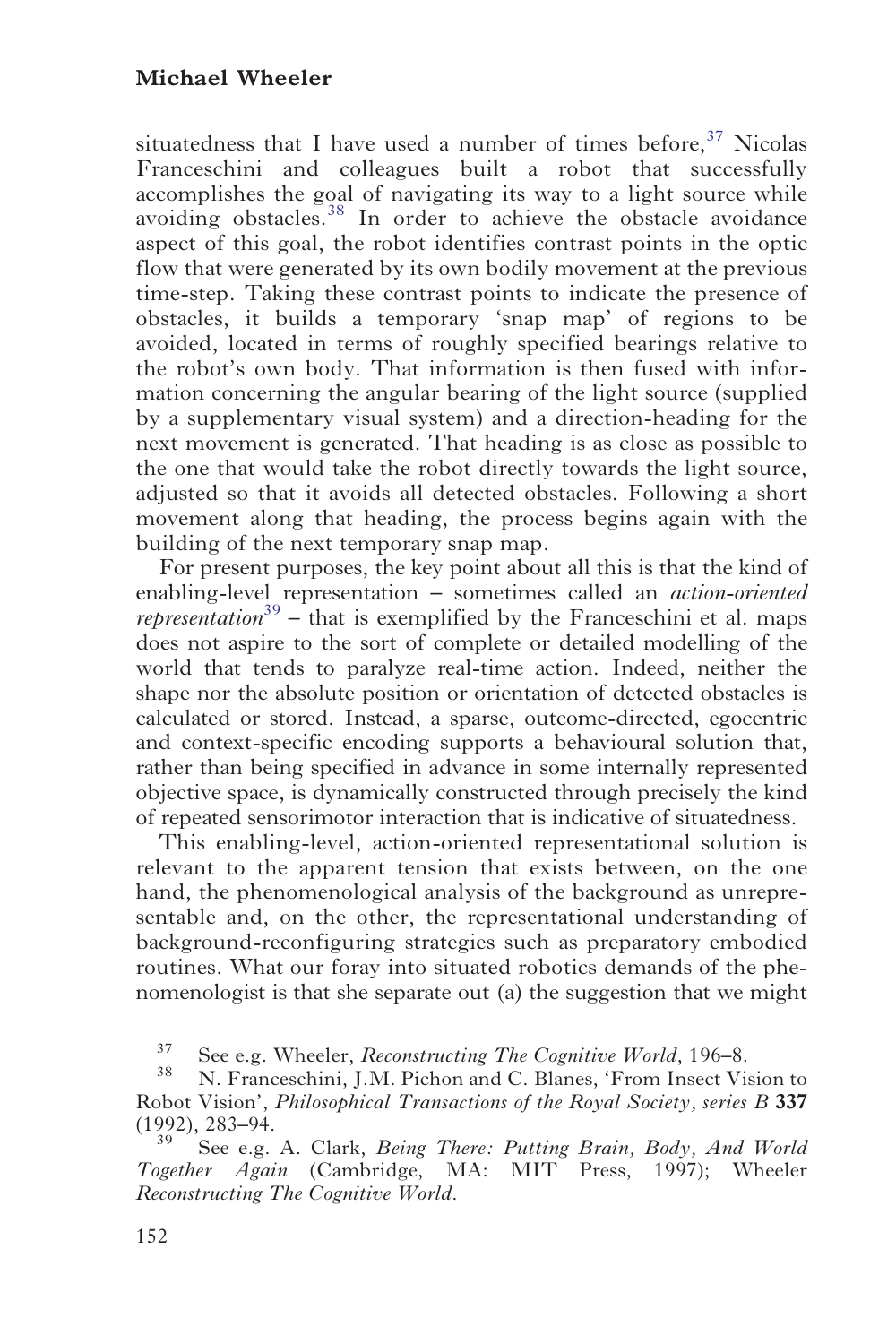engage with the background by determinately representing that structure in its entirety, from (b) the suggestion that we might engage with the background by selectively representing egocentrically specified, goal-specific aspects of it, and so facilitate an ongoing coupled interaction with structures that are sampled from it by way of those representations. Strategy (a) looks all set to run aground conceptually on the massive holism and indeterminacy of the web of conditions that constitute the background (just as it runs aground empirically at the enabling level). Strategy (b), which takes its cue from action-oriented representation, promises success precisely because the representational resources it deploys, such as preparatory embodied routines, encode solutions the exact form of which will be determined by the ongoing trajectory of our competent engagement in the world, rather like a traffic detour sign that, given one's practical know-how, indicates the way home. On the model of (b), representations do not detach the agent entirely from the background that defines her world (as might be concluded if representations are thought of solely as present-at-hand structures), but instead serve to reconfigure the solicitations which delineate her operative background, as part of her strategic inhabiting of the background as a whole. This implies that there are cases in which one should expect phenomenological analysis to uncover representations whose contents are sparse, outcomedirected, egocentric and context-specific. In other words, in rejecting blanket anti-representationalism regarding background coping, our understanding of the transcendental conditions for intelligent behaviour, as targeted by phenomenological analysis, has been shaped by what we have discovered in cognitive science about the kinds of mechanisms that may causally enable that same behaviour. $40$ 

I have now given a detailed example of each of the general constraints that are operative in our neo-McDowellian intelligible interplay. These are not isolated cases. For example, in the constitutive-toenabling direction, Shaun Gallagher and Dan Zahavi<sup>41</sup> argue that, since disciplined phenomenological analysis suggests an experiential profile according to which perception is always perspectivally

In previous treatments (e.g. Wheeler, Reconstructing The Cognitive World, 'Naturalizing Dasein and other (Alleged) Heresies'.) I have presented the discovery of constitutive-level representations with an action-oriented profile as hailing largely from a creative phenomenological unpacking of Heidegger's notion of un-readiness-to-hand. These treatments were incomplete in that they were insufficiently sensitive to the extent to which this is a case of the science driving the philosophy.<br><sup>41</sup> Gallagher and Zahavi, *The Phenomenological Mind*, 10.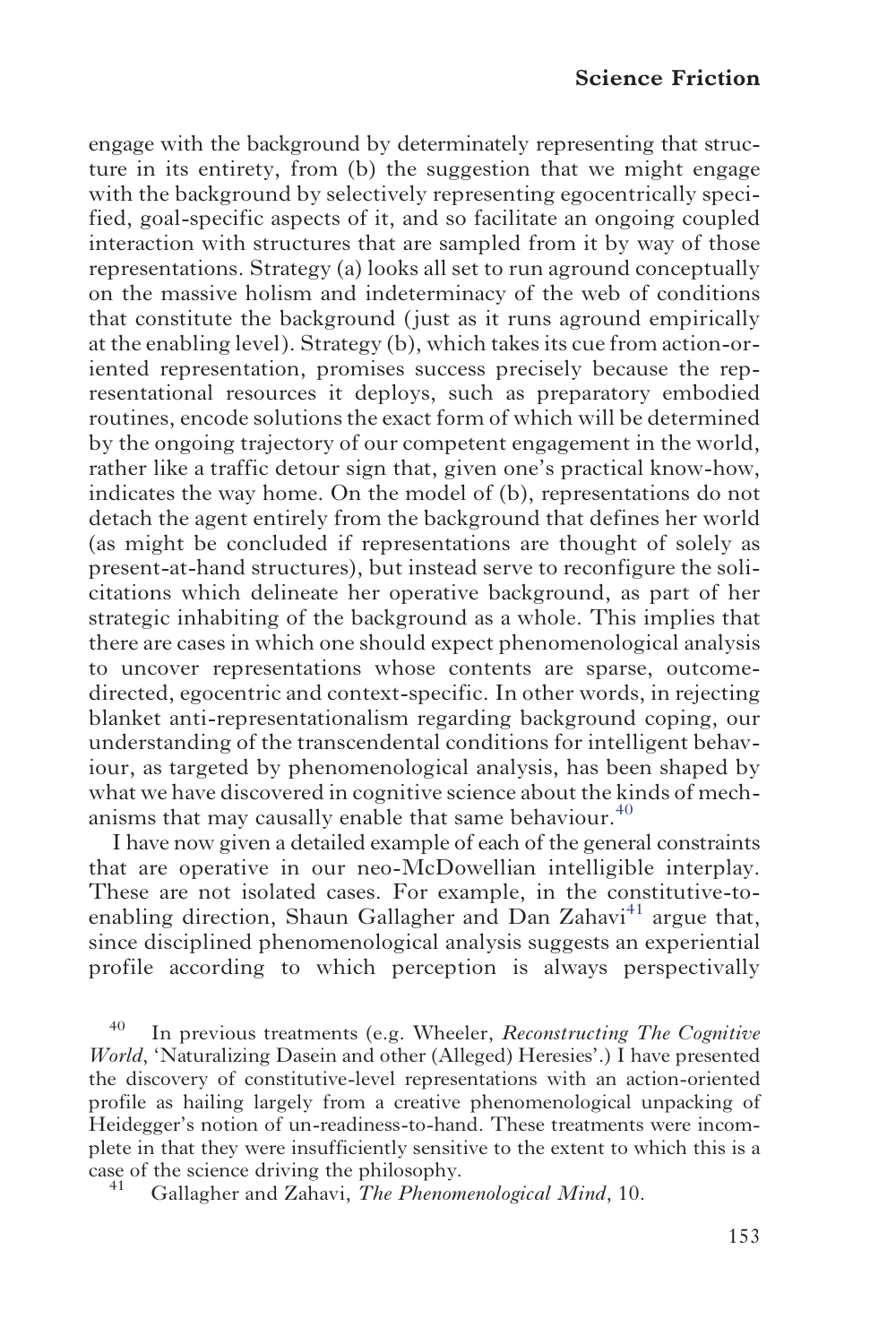incomplete (i.e. we never see all of an object at once), even though objects are presented to us in perception as having aspects that, right now, we cannot see, the cognitive science of perception must respect and account for that profile. And in the enabling-to-constitutive direction, Helena De Preester<sup>42</sup> presents an analysis in which a consideration of mirror neuron research is used explicitly to drive the phenomenological-level claim that Merleau-Ponty's account of selfother understanding as world-mediated presupposes a Husserlian notion of pairing or bodily similarity. Such examples could be multiplied

Where are we in our analysis? Once we view the relations between phenomenology and cognitive science through a neo-McDowellian lens, it turns out that what is in force is a mutually constraining dialogue between those different intellectual frameworks that leaves no room for the kind of *unqualified* trumping of science by phenomenology of the sort that disturbs Rupert, but which might seem to be required by transcendentalism. Equally, however, that same dialogue leaves no room for the kind of unqualified trumping of phenomenology by science of the sort that will upset the transcendental phenomenologist, but which might seem to be required by naturalism. If this is right, however, then the philosophical waters stationed between cognitive-scientific naturalism and contemporary European phenomenology in which we are swimming seem to have become worryingly more, rather than comfortingly less, murky. What have we done?

#### 5. Minimal Naturalism

As noted earlier, the animating principle of naturalism is that philosophy should be continuous with empirical science. In the present context, that thought gets translated into the demand that phenomenology should be continuous with cognitive science. One way of applying this demand would be to understand continuity in terms of the across-the-board reduction of pre-scientifically identified psychological phenomena to scientifically identified states and processes. But this sort of hard-headed reductionism is not the only option. As an alternative, we might read continuity with empirical science as requiring no more than consistency with such science. Let's call the resulting position minimal naturalism.

<sup>42</sup> Helena De Preester, 'From Ego to Alter Ego: Husserl, Merleau-Ponty and a Layered Approach to Intersubjectivity', Phenomenology and the Cognitive Sciences 7 (2008), 133–142.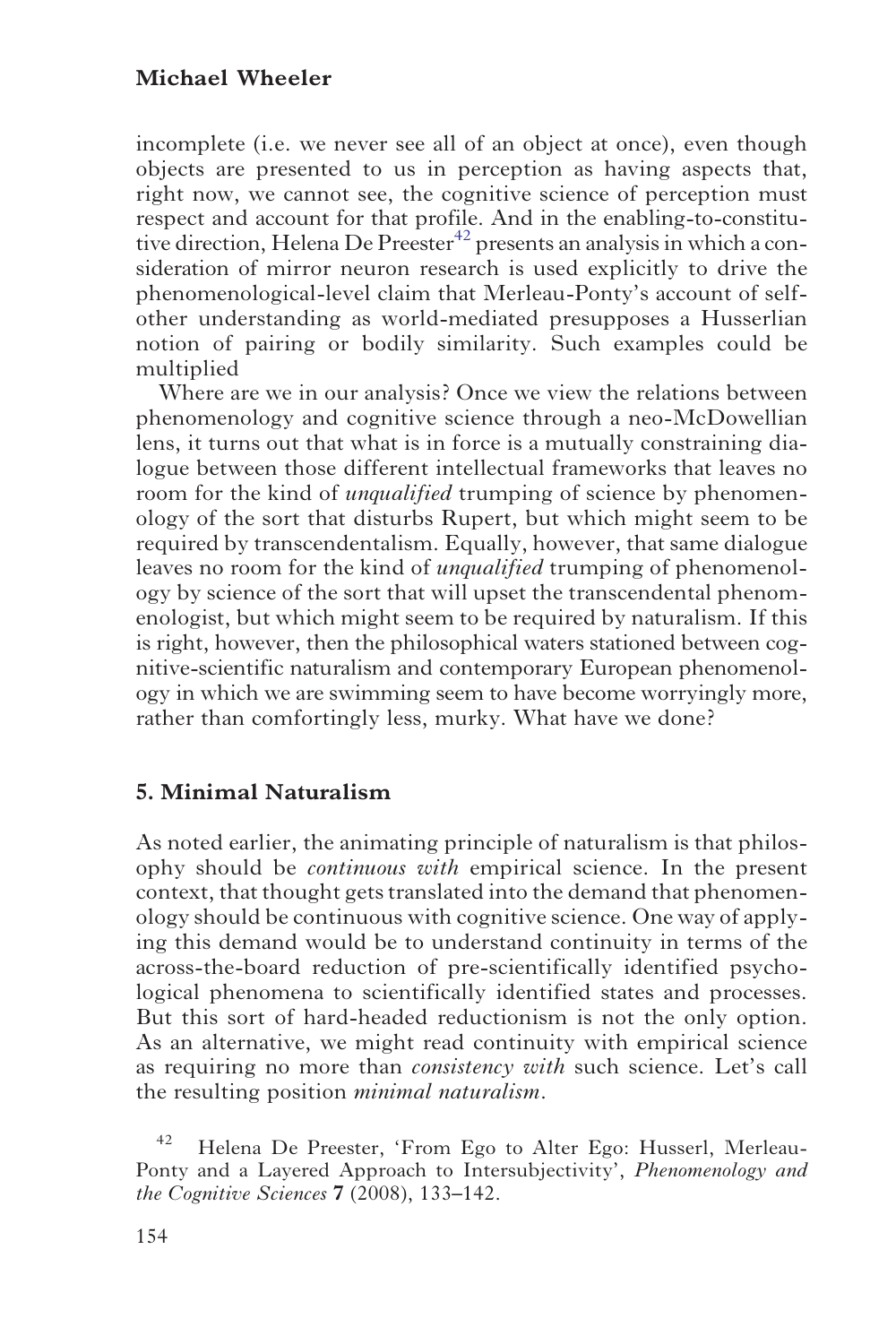Minimal naturalism allows that, in specific cases, philosophically articulated psychological phenomena may be reduced to scientifically identified states and processes, since reduction, as distinguished from elimination, will trivially guarantee the consistency of philosophy and science.<sup> $43$ </sup> Nevertheless, by taking continuity to require *only* consistency, minimal naturalism does not necessitate across-the-board reductionism in this area. Looked at another way, the minimalist position countenances the existence of psychological domains in which scientific-reductionist demands are inappropriate, without that fact necessarily posing any threat to the continuity constraint that animates naturalism. For example, the minimal naturalist might well hold that evolutionary psychology delivers important information about the cognitive mechanisms responsible for our moral deliberations. Moreover, that enabling understanding of the causal processes at work may identify, or place limits on, the kinds of factors to which a constitutive account of our moral reasoning ought to count us as being sensitive. But, given an interpretation of continuity in terms of consistency, even the latter contribution from psychological science, which exploits one of our channels of influence identified previously, doesn't compel the minimal naturalist to endorse other, less palatable views that might emerge in the general area of evolutionary naturalism, for example, that what a human being should judge to be morally correct should be reduced to whatever provides the best available outcome with regard to biological fitness.

One might worry that minimal naturalism, as I have just characterized it, waters down the scientific acid to such an extent, that the position now on offer, however attractive it may be as a philosophical view, no longer warrants the title 'naturalism'. Any such worry is, I think, misplaced, because the way to understand the all-important consistency condition is in terms of a further principle, one that has obvious naturalistic bite. That principle is (what I once dubbed<sup>44</sup>) the muggle constraint. To explain: In J.K. Rowling's Harry Potter

Somewhat mysteriously, the distinction between reducing a phenomenon and eliminating that phenomenon is not always respected in philosophy. Nevertheless, that distinction is a crucial weapon in, for example, the arguments for eliminative materialism about the propositional attitudes, as developed by Paul Churchland. As he puts it, 'folk psychology is a radically inadequate account of our internal activities, too confused and too defective to win survival through intertheoretic reduction' (my emphasis); see Paul Churchland, 'Eliminative Materialism and the Propositional Attitudes', The Journal of Philosophy, 78 (1981), 67-90, quotation from page 72.<br><sup>44</sup> Wheeler, *Reconstructing The Cognitive World*, 4–5.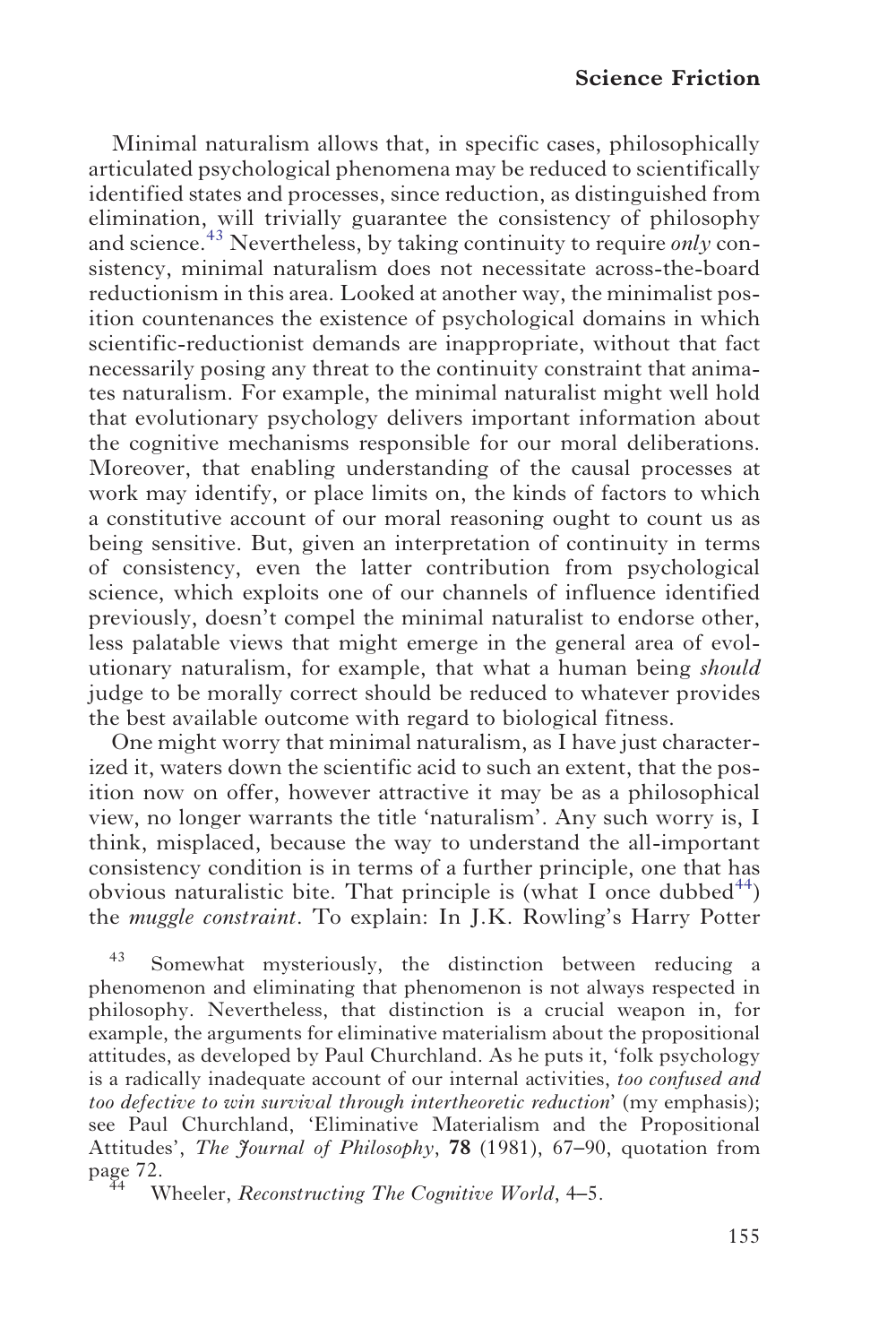books there are two co-existing and intersecting worlds. The first is the magical realm, populated by wizards, witches, dragons, dementors, and the like. This is a realm in which, for example, getting from A to B can be achieved by flying broomstick, the floo network or apparition, and in which one object can be transformed into another by a transfiguration spell. The second world is the nonmagical realm, populated by non-magical folk called muggles – muggles like us. Muggles are condemned to travel by the boringly familiar (to us) kinds of planes, trains, and automobiles, and to operate without the manifest benefits of supernatural object-altering powers. Now, if you want an understanding of how muggles work, you had better not appeal to anything magical. So one's explanation of some phenomenon meets the muggle constraint just when it appeals only to entities, states and processes which are wholly nonmagical in character. But how are we to tell if the muggle constraint is being met on some particular occasion? The most reliable check we have is to ask of some proposed explanation (philosophical or otherwise), 'Does it conflict with science?'. If the answer is 'yes', then that explanation fails to pass the test, and must be rejected. As it concerns us here, then, the muggle constraint runs from science to philosophy. It demands that, if and when there is a genuine clash between philosophy and empirical science (in the sense that philosophy demands the presence of some entity, state, or process which is judged to be inconsistent with empirical science), then it is philosophy and not science that must ultimately concede, through the withdrawal or the revision of its claims.<sup>45</sup>

The inclusion of the qualification 'ultimately' in the preceding sentence is both well-motivated and problematic. It is well-motivated because even the most enthusiastic naturalist should not expect good philosophy to concede to bad science, so some sort of caveat is needed to protect naturalism from having that unwanted consequence. But it is problematic, because it is a reasonable inference from the history of science, which is a veritable graveyard of theories

<sup>45</sup> My claim that we should unpack naturalism not in terms of reduction, but in terms of the general conditions under which philosophy should concede its ground, bears an affinity with Huw Price's formulation of what he calls 'subject naturalism' as being the view that "[s]cience tells us that we humans are natural creatures, and if the claims and ambitions of philosophy conflict with this view, then philosophy needs to give way"; Huw Price, 'Naturalism without Representationalism', in D. Macarthur and M. de Caro, Naturalism in Question, quotation from page 4. This is not to say that my minimal naturalism is equivalent to Price's subject naturalism; it is not.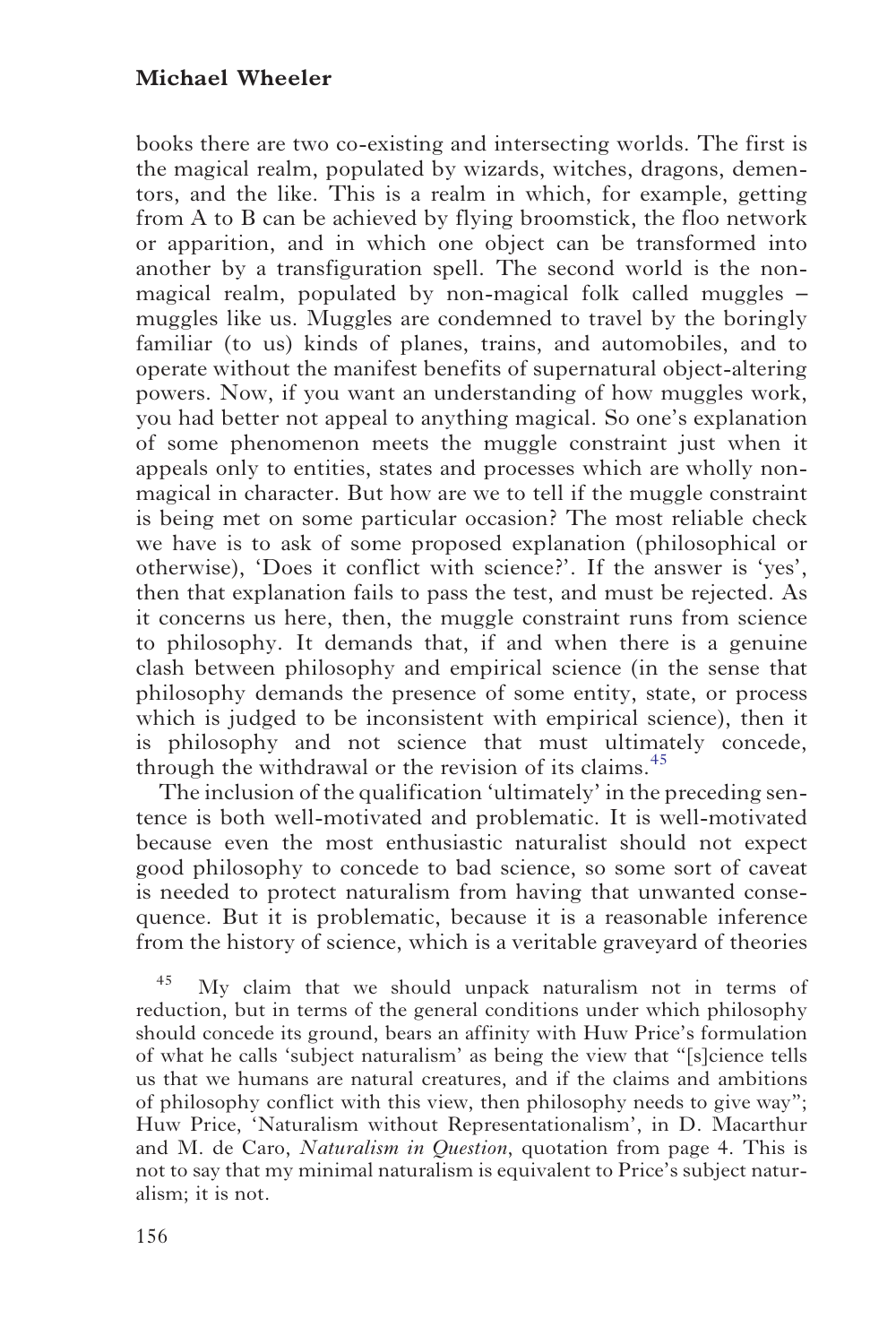that were once accepted as true but which were subsequently discarded as false, that any scientific view we might happen to accept as true or as approximately true right now will turn out to be false sooner or later. Under these circumstances, one might think that the only science that really has the warrant to *demand* that philosophy should concede in the face of a clash with it is some final science (final in the sense that we know it to be complete and correct). But if that is the full force of the continuity that defines minimal naturalism, then, assuming the idea of a final science even makes sense<sup>46</sup>, the worry is that minimal naturalism can offer us no intellectual guidance as to how we should respond to clashes between science and philosophy that happen along the way to that final science (e.g. that are happening right now). Fortunately, for the minimal naturalist, there is a fallback position available to her, one that restores her teeth. According to that position, if and when there is a genuine clash between philosophy and some eminently well-supported (by the data) empirical science, then there is good reason for the philosopher to at least revisit her claims, with a view to withdrawal or revision. The envisaged clash, on its own anyway, puts no such pressure upon the scientist.

To generalize an earlier point, the minimal naturalism that I have just sketched tolerates the *possibility* of cognitive domains that are insulated from the reach of empirical cognitive science, simply because the application of science does not stretch as far as the questions that delineate those domains, meaning that, for those particular deployments of philosophical reflection, there is no room for any conflict with science. One plausible candidate for such insulation would be the moral correctness or otherwise of at least many ethical judgments, although there is an important caveat. As mentioned earlier, to the extent that one's constitutive account of our ethical lives makes predictions about properties in the world to which our moral reasoning capacities ought to be sensitive, that account will be susceptible to revision in the wake of our best current scientific psychology telling us that we are cognitively incapable of tracking those properties, since, on minimal naturalist grounds, that empirical result ought to be sufficient for one to cast a critical eve over one's ethical theory. That caveat aside, in addition to allowing the possibility of a kind of limited insulation of parts of phenomenology from cognitive science, minimal naturalism endorses the claim that

This parenthetical remark regarding the very idea of a final science signals a hesitancy which will become important later, when we revisit the understanding of science required by minimal naturalism.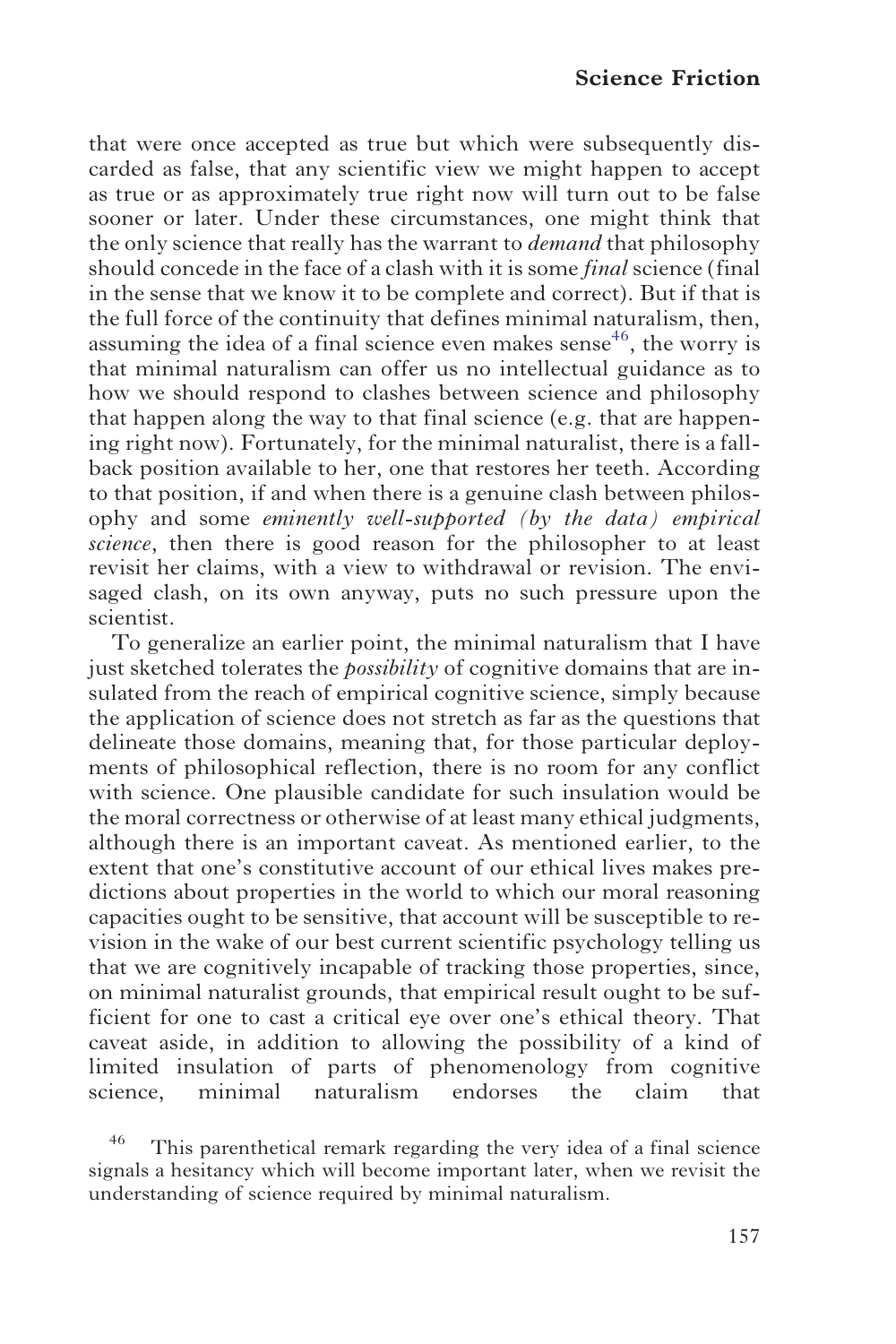phenomenological analysis may place defeasible constraints on cognitive science, since phenomenology legitimately articulates the constitutive character of phenomena for which cognitive science is tasked with supplying enabling explanations.

The minimalist picture on offer will, of course, fail to satisfy those of a more radical naturalistic persuasion. Nevertheless, as far as I can tell, having a healthy respect for science, to the extent of giving good science a certain priority over philosophy in domains where the two sources of knowledge may potentially conflict, is what a sober naturalism ought to require of us. And that does not compel us to worship unthinkingly at the altar of science. What it does demand, however, is that any constitutive understanding delivered by philosophy – for example, the accounts of human psychological phenomena delivered by phenomenological analysis – must be open to the possibility of revision or replacement, in the wake of what eminently well-supported empirical science – for example, eminently well-supported cognitive science – tells us, either at the time or indeed subsequently. The worry in the present context, of course, is that even this minimal naturalism, as I have characterized it, is inconsistent with the transcendental aspect of phenomenology. Our final task for this paper, then, is to allay that fear.

#### 6. The Domesticated Transcendental

It is obvious enough that there will be notions of the transcendental that succeed in screening off the transcendental conditions of possibility of psychological phenomena from scientific influence altogether. And it would of course be a disaster for the present project if all notions of the transcendental were like that. However, just as hardcore blanket reductionism about psychological phenomena emerged as an optional aspect of naturalism, I shall (more controversially, I suppose) suggest that the same is true of the screening off of the transcendental from scientific influence. Indeed, as unlikely as it may seem, given the 'anti-science' spin that is all too often put on his philosophy, I shall argue that it is precisely *Heidegger's* transcendental phenomenology that provides a model for how this might be so.

It is here, finally, that we return to the historicality that, as I mentioned earlier, characterizes Heidegger's notion of the phenomenological transcendental. According to Heidegger, historicality is part of the existential constitution of human existence, which is just another way of saying that the transcendental conditions of possibility of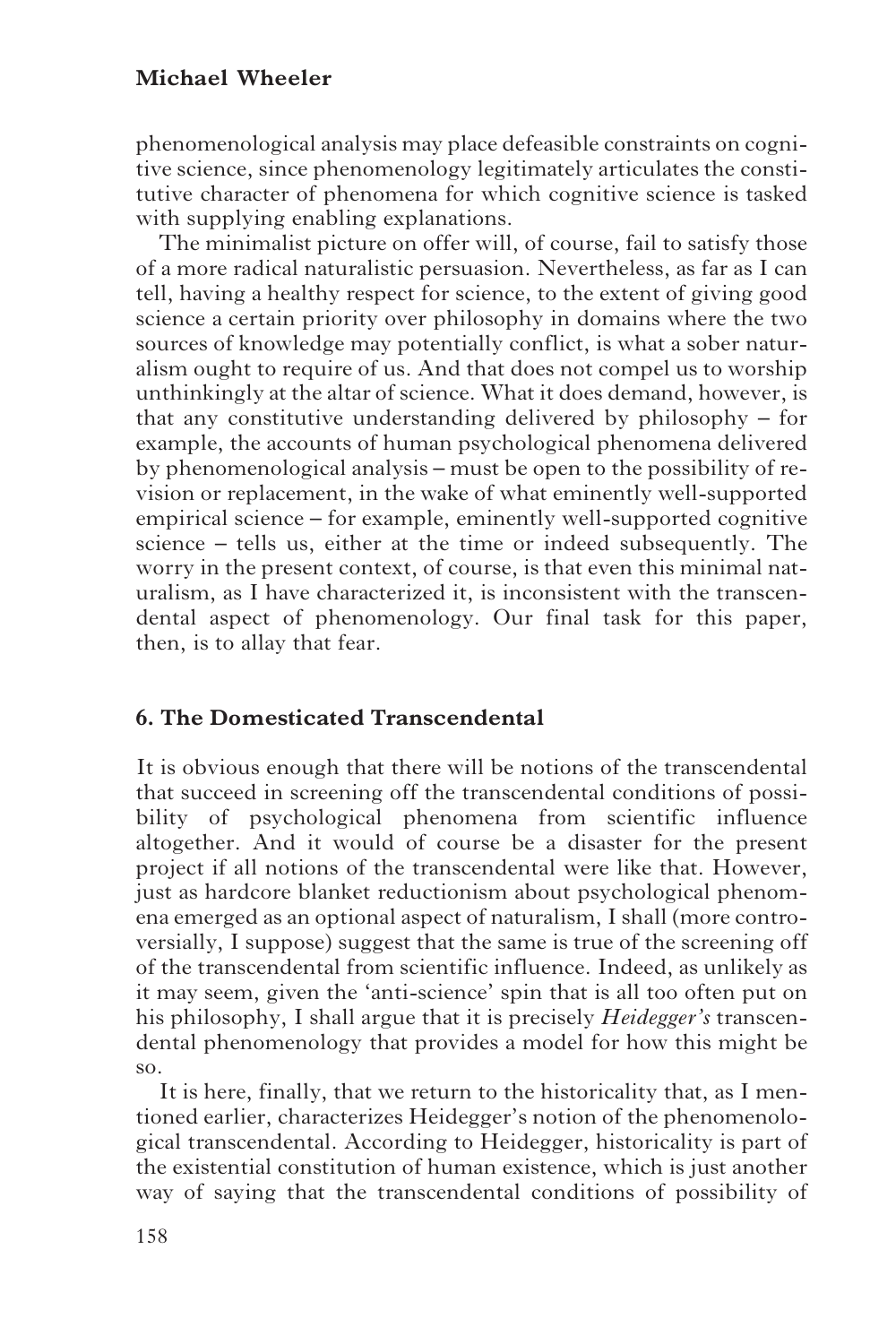specific enactments of human sense-making do not stand outside of human history. Indeed, those conditions of possibility are concretely embedded in our history. Consider, for example, the account of temporality as a transcendental condition of human sense-making given in Being and Time.<sup>47</sup> Heidegger strongly suggests that the most abstract form of temporality, which is thrown projection plus falling/ moment-of-vision, will be a universally shared feature of human sense-making. So far, this schema doesn't much look like a recipe for concrete historical embeddedness, whatever the technical language of thrown projection plus falling/moment-of-vision might mean (more on which in a moment). In truth, it is debatable whether the historicality that characterizes Heidegger's phenomenology leaves any room for the claim that there are universal features of human experience, but fortunately we don't need to engage with that thorny exegetical issue here, because even if the most abstract form of temporality is, in some sense, a human universal, the specific transcendental structures in virtue of which events of human sense-making take the particular forms that they do (the culturally dependent, contentladen elements that, as it were, fill the slots in the abstract temporality schema) are undoubtedly historically embedded. To see why this is, we need to say a little more about the phenomena of thrownness, proiection and falling/moment-of-vision.<sup>48</sup>

Thrownness – predominantly the past dimension of the human sense-maker's temporality – concerns the fact that the human sense-maker always finds herself embedded within a pre-structured field of intelligibility into which she has been enculturated. Projection – predominantly the future dimension of the human sense-maker's temporality – concerns the way in which she interprets herself in terms of culturally determined possibilities for action that hail from that same field of intelligibility. And falling and momentof-vision – predominantly the present dimension of the human sense-maker's temporality – concern (roughly) the ways in which she either loses sight of her thrown and projective character due to the distractions of the now as established by the crowd (falling) or comes to own her particular thrown and projective character by appropriating the past in the present as a set of templates for

<sup>47</sup> Heidegger, *Being and Time*.<br><sup>48</sup> Heidegger's full account of temporality is much more complicated than my necessarily brief treatment here will suggest. For my own more detailed interpretation, see M. Wheeler, 'Martin Heidegger' Stanford Encyclopedia of Philosophy, fall 2011, E.N. Zalta (ed.) [http:](http://plato.stanford.edu/entries/heidegger/)//[plato.stanford.](http://plato.stanford.edu/entries/heidegger/) edu/entries/[heidegger](http://plato.stanford.edu/entries/heidegger/)/.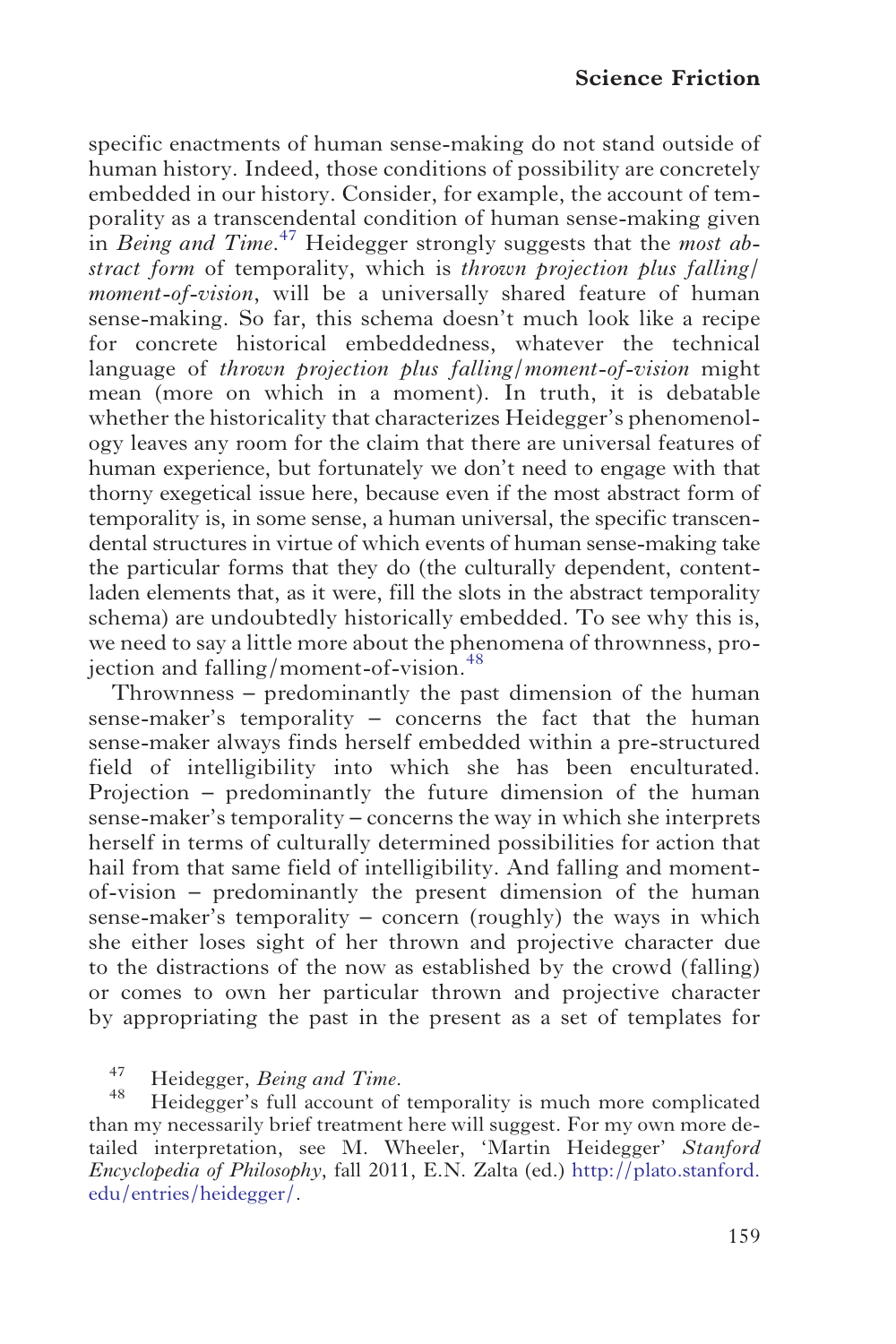self-interpretation onto which she may creatively project herself (moment-of-vision). On the Heideggerian model, then, the content of each transcendentally presupposed temporal dimension of human sense-making is culturally conditioned. Now for the crucial point. A consequence of this temporality-driven cultural conditioning of the transcendental is that although there will be specific factors that are transcendentally presupposed by any particular act of sense-making, there is no expectation that those factors will be permanently fixed for all human psychological phenomena across space and time. Instead, they will be susceptible to variation and transformation, as the various structures and background attitudes characterizing different cultural ways of being differ over space and shift over time. And once the transcendental is domesticated in this way, there should be no appetite for insulating the transcendental from science. After all, science as a practice is itself an activity located within human history, one whose results often shape the ways in which human beings, as enculturated agents, make sense of things through the temporalizing dimensions of thrown projection and falling/moment-of-vision.

It is worth pausing here, in order to get clear about the claim on the table. According to Heidegger, science reveals entities as present-athand objects, that is, as the bearers of context-independent, paradigmatically measurable properties. In order to achieve this, science must function ontologically so as to suspend or to strip away the holistic contextual networks of culturally and historically conditioned meanings that characterize our ordinary ready-to-hand and unready-to-hand dealings with entities as equipment (as tables, chairs, computers, baby-bouncers, kettles, tourniquets, and so on). What I am proposing goes beyond this picture, by suggesting that our scientific understanding of the world can sometimes invade, and then be absorbed by, or integrated with, the cultural structures that, for Heidegger, constitute the transcendental conditions of everyday sense-making. Unless I am missing something, this process of invasion, absorption and integration does not have the consequence that science is a social construction, or at least, not in any pernicious, objectivity-in-science-undermining sense (more on this sort of issue below). Rather, it shows us how science influences the suite of socially and historically embedded transcendental structures in virtue of which we find the world to be intelligible. To give just one example. In most forms of western culture, we would not interpret a spate of sudden infant deaths as being caused by the actions of blood-sucking witches, and we take the behaviour of the inhabitants of Tlaxcala, Mexico, who do offer such an interpretation, to be an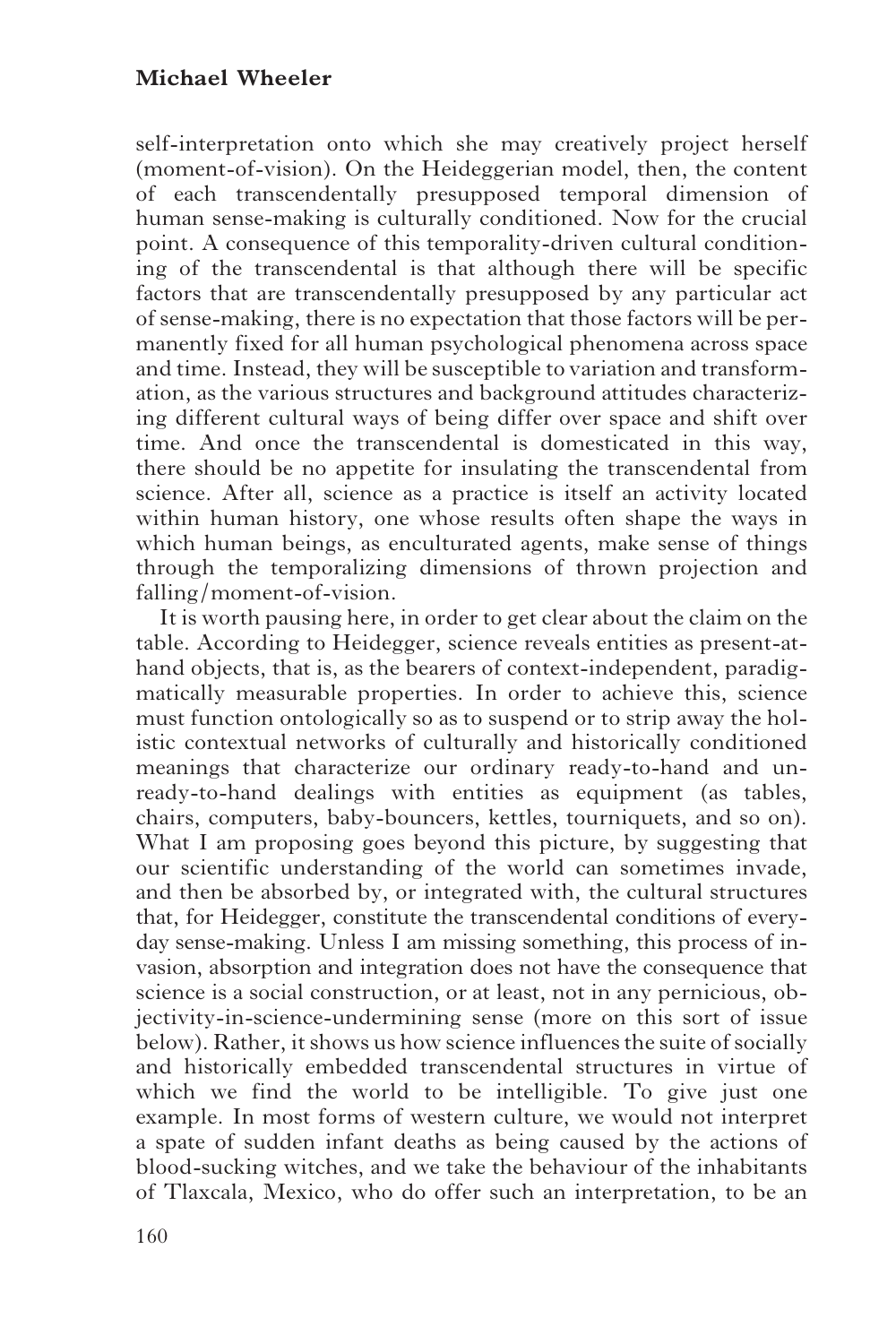instance of a common pattern in which tragic human misfortune is blamed on supernatural assault.<sup>49</sup> One does not do proper justice to this inter-cultural difference by depicting it as a quarrel between alternative explanations, one of which must be false. That would place the dispute too close to the periphery of the sense-making practices concerned. What one needs to say is that the culturally embedded structures that condition the most widespread of the sense-making practices that characterize western culture simply do not leave room for supernatural assaults by blood-sucking witches, precisely because those structures have been invaded, in a way that the sense-making practices of the Tlaxcala residents have not, by what contemporary science tells us is possible.

I have argued that the transcendental conditions of possibility that are the business of a properly understood domesticated transcendental are open to the possibility of revision from science, at least in certain contexts, and regardless of what Heidegger himself may have said about such things. If this is right, then, as a special instance of the general dynamic indicated, and for just those versions of phenomenology that are based on, or open to, the domesticated form of the transcendental, cognitive-scientific research on the causal enabling conditions of human psychological phenomena may sometimes shape our phenomenological understanding of the historical transcendental structures in virtue of which those phenomena take the forms they do.

A critic here might complain that the general claim for which I have argued is not quite the claim that is needed, if we are to accept that minimal naturalism and the domesticated transcendental are compatible with each other. The driving thought here is that the process of incorporation that I have described is an essentially undirected, meme-like affair that may occur through all kinds of contingent historical accidents. For example, in a particular culture, a scientific idea may grip the public consciousness through a combination of entrenched science, high quality popular science writing, a well-oiled public relations machine, and mass media (including social media) coverage, such that, after a bedding down period, that idea becomes part of that culture's core way of being open to the world. So much may well be true. According to the present worry, however, what is required for minimal naturalism is something more than an observation that the structures of the domesticated transcendental are

<sup>49</sup> Horacio Fabrega and Hugo Nutini, 'Witchcraft-Explained Childhood Tragedies in Tlaxcala, and their Medical Sequelae', Social Science and Medicine 36 (1993), 793–805.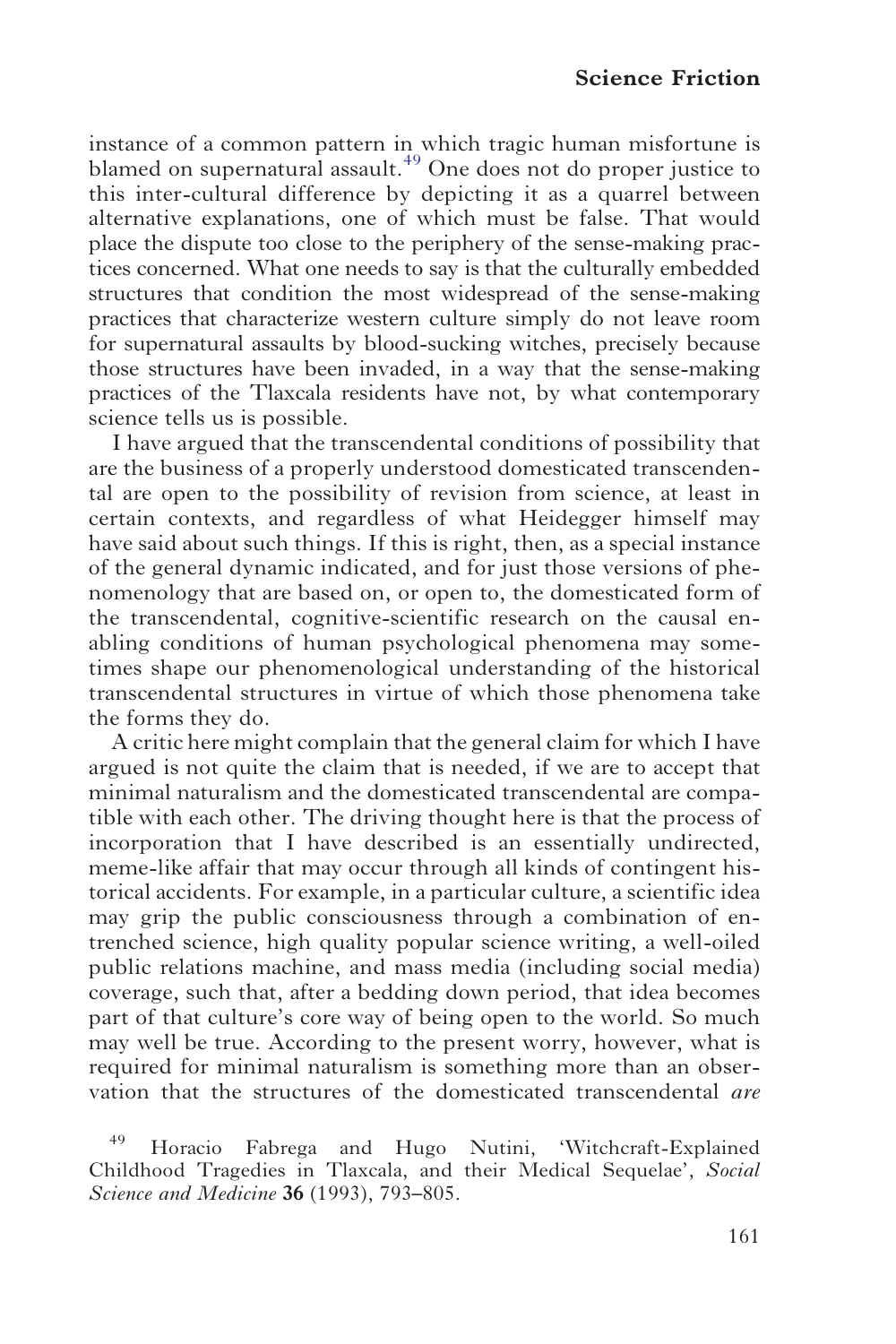sometimes revised through contact with science, but rather a methodological principle which instructs us that, in the relevant circumstances of conflict (as identified earlier), those structures should be deliberately and consciously revisited.<sup>50</sup>

The critic is right that there is a distinction here, but wrong that it poses any sort of problem for my argument. To be sure, establishing that transcendental conditions of possibility are open to revision from science does not secure minimal naturalism itself, since, in principle, one could presumably agree that the domesticated transcendental is sometimes shaped by science, while refusing the principle that such shaping should necessarily be on the cards, as a matter of philosophical methodology, in the appropriate conflict situations. However, what the removal of any blanket immunity of the transcendental to revision from science does achieve is a clearing of the path for minimal naturalism, by eliminating a potential barrier. With the path cleared in this manner, the missing naturalistic ingredient, namely the distinctive methodological principle of conflict resolution, is then imported as part of an additional, positive commitment to minimal naturalism.

A second threat to the compatibility thesis for which I have been arguing might seem to come from the pincer-movement combination of the following two claims: (i) naturalism, however minimal, entails scientific realism – understood as the generic view that 'our best scientific theories give true or approximately true descriptions of observable and unobservable aspects of a mind-independent world'<sup>51</sup>; (ii) scientific realism is incompatible with the domesticated transcendental. This objection raises a host of subtle and complex issues that I cannot hope to address in full in the space that remains available to me here. However, I shall endeavour to do just enough to show that neither (i) nor (ii) is uncontroversially true, so that at the very least the matter is not an open and shut case.

Taking (ii) first, it is arguable that it is consistent with the concept of the domesticated transcendental that one of our cultural practices, the practice of science, has the special quality of revealing natural entities as they are in themselves, that is, independently of our culturally conditioned uses and articulations of them. Indeed, I have argued elsewhere that precisely this kind of scientific realism may tentatively

<sup>50</sup> Many thanks to Peter Sullivan (in discussion) for raising this objection.

A. Chakravartty, 'Scientific Realism' Stanford Encyclopedia of Philosophy, fall 2011, E.N. Zalta (ed.) [http:](http://plato.stanford.edu/archives/sum2011/entries/scientific-realism)//[plato.stanford.edu](http://plato.stanford.edu/archives/sum2011/entries/scientific-realism)/archives/ sum2011/entries/[scientific-realism\)](http://plato.stanford.edu/archives/sum2011/entries/scientific-realism).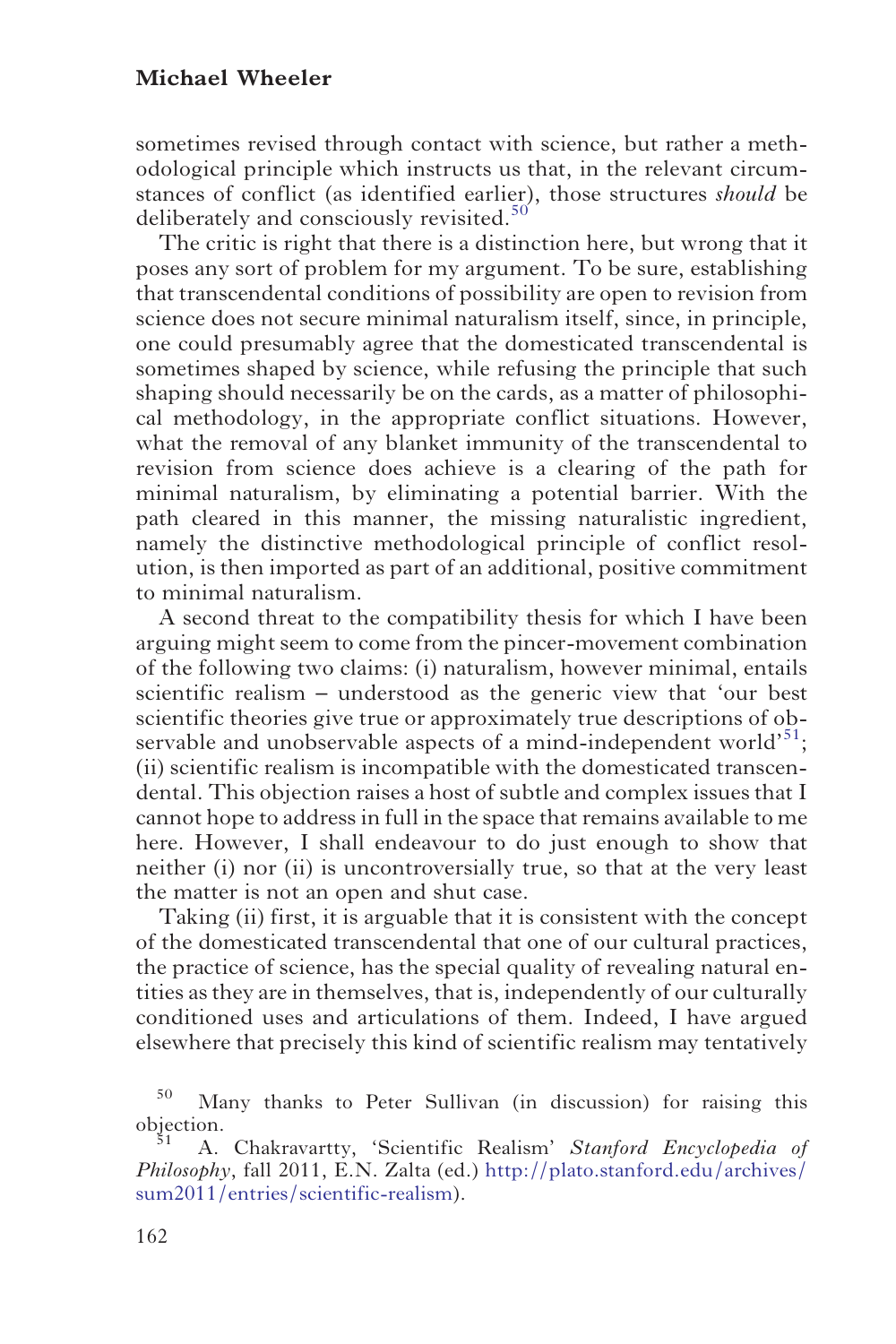be attributed to the Heidegger of  $\it Being$  and  $\it Time$   $^{52}$  On this interpretation of Heidegger, when science strips away the holistic contextual networks of culturally and historically conditioned meanings that characterize our ordinary dealings with equipment, it reveals a mind-independent world (what the present-at-hand amounts to on this account) to which the descriptions provided by our empirical science may or may not correspond. The Heidegger of this interpretation is the Heidegger who declared that, 'in the field of natural science […] nature immediately takes its revenge on a wrong-headed approach'. 53

One might worry that there is a problem waiting in the wings for this kind of realist gloss, a problem that would have to be faced by any advocate of the domesticated transcendental who, like Heidegger, holds that an empirical science will inevitably be structured in such a way that, in order to deliver any particular example of its distinctive species of enabling understanding, it must assume certain basic concepts and principles – the regional ontological foundations of the discipline – that determine the constitutive character of its target phenomena (see, e.g., the presupposed notion of internal representation which provides the form of the empirical data mined from observation and experiment in much cognitive psychology). In truth, however, the extent to which there is a genuine threat to scientific realism here turns, in part at least, on exactly how we conceive of the relationship between the ontological foundations in question and the ongoing empirical research in the relevant science. For example, the threat is seemingly less severe if we think of the ontological foundations in question as something akin to the hard core of a Lakatosian research programme<sup>54</sup>, and so allow that if those structures become identified as the source of stalled empirical models that consistently fail to account for new or historically recalcitrant data, then the science itself will tend to revise or replace those presuppositions. Modulo legitimate observations regarding the hardto-shift character of certain deeply held background social attitudes that may shape scientific theories, this principle of the revision of

<sup>52</sup> Wheeler, Reconstructing The Cognitive World, 137–8, 152–7; 'Martin Heidegger' Stanford Encyclopedia of Philosophy, section 2.4.

M. Heidegger, *Basic Problems of Phenomenology*, (Bloomington: Indiana University Press, 1982), 203.

Imre Lakatos, 'Falsification and the Methodology of Scientific Research Programmes', in I. Lakatos and A. Musgrave (eds.), Criticism and the Growth of Knowledge (Cambridge: Cambridge University Press, 1970), 91–196.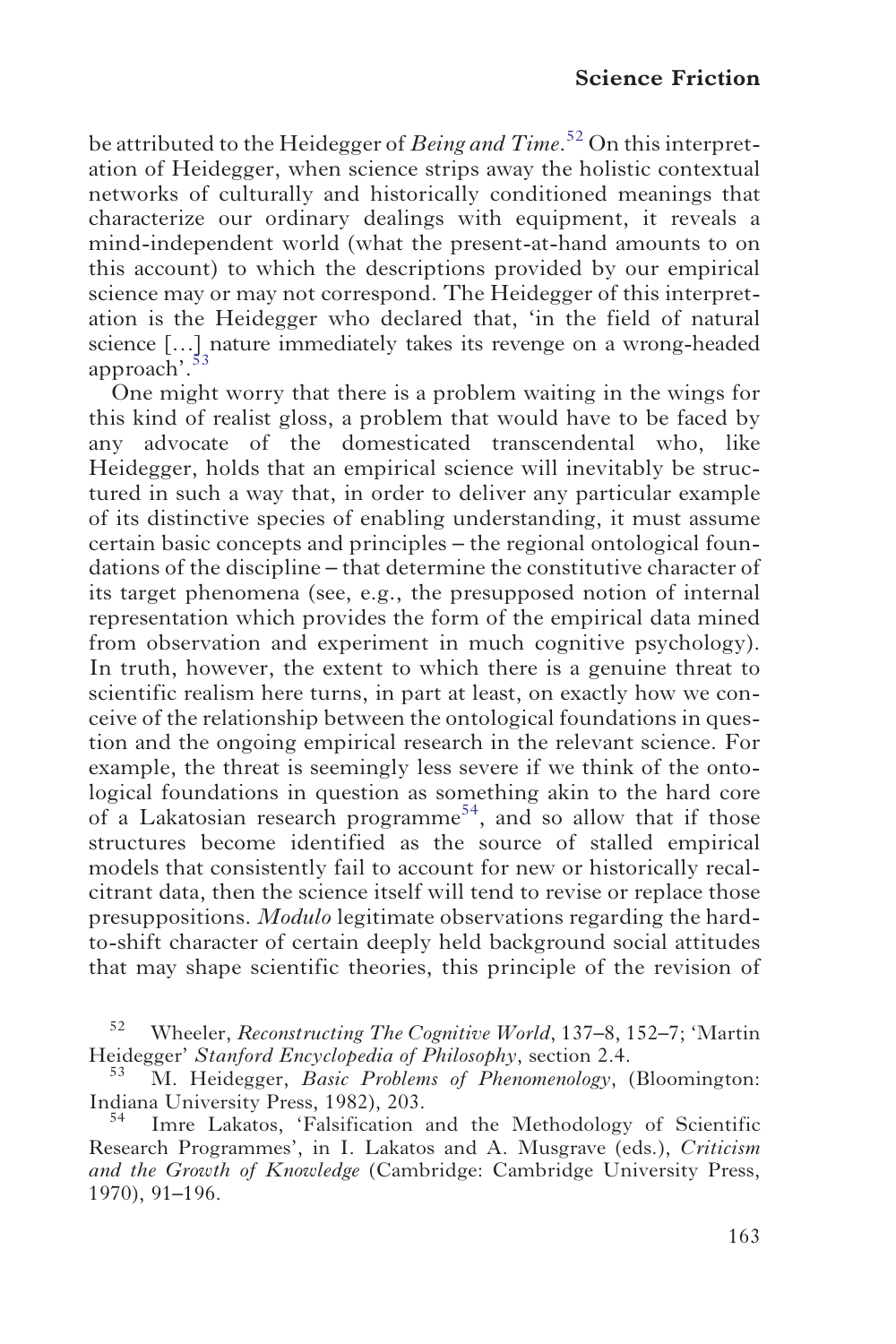fundamental concepts in the face of empirical stagnation or degeneration would seem to hold even where the presuppositions in question have an 'extra-scientific', ideological dimension.<sup>55</sup> With this principle in place, the observation that scientific theories themselves have historical transcendental conditions does not upset the minimal naturalist demand that where good science and phenomenological philosophy clash, the phenomenologist has a reason to revisit her account that the scientist does not have, since, for the naturalist, the ontological foundations of the science will carry the extra credit of having indirectly survived the rigours of empirical scientific testing, through the direct testing of the hypotheses and models that they underpin and shape. This is not to say, of course, that the ontological foundations of the science in question are necessarily unassailable, or beyond critique, since even today's well-supported science may be discarded in the future, but it does mean that, for the minimal naturalist, there is a strong presumption in favour of the correctness of those assumptions.<sup>56</sup>

Despite the upbeat message of the last few paragraphs, there is of course something to be said for the claim that scientific realism is incompatible with the domesticated transcendental, enough I think that we ought to be wary of putting all our eggs in the one basket of defending the compatibilist project by rejecting that claim. As I

<sup>55</sup> An example of such a dimension would be the long-standing sexist distinction in biology between the sperm cell as an active heroic force that burrows through the egg coat to penetrate the egg and activate the developmental program, and the egg cell as passive matter transported along the fallopian tube until it is assaulted and fertilized by the sperm. This distinction was duly elaborated over many years by experimental work in biology before the egg was finally granted its own active contribution. See Emily Martin, 'The Egg and the Sperm: How Science has Constructed a Romance Based on Stereotypical Male-Female Roles', Signs, 9 (1991), 485–501; Evelyn Fox Keller, 'Gender and Science', in D.L. Hull and M. Ruse (eds.), The Philosophy of Biology (Oxford: Oxford University Press, 1998), 398–413.

Many thanks to James Williams for discussion of this issue. The position sketched at this point in the main text is supposed to be duly sensitive to Williams' Deleuzian claim that the realm of the transcendental must remain a space in which critique may happen, rather than simply 'part of a vast and gradually filled in account of reality'. See, James Williams, 'Science and Dialectics in the Philosophies of Deleuze, Bachelard and DeLanda', Paragraph: a Journal of Modern Critical Theory, 29 (2006), 98–114, quotation from page 103. I strongly suspect that Williams will judge that I am not being sensitive enough.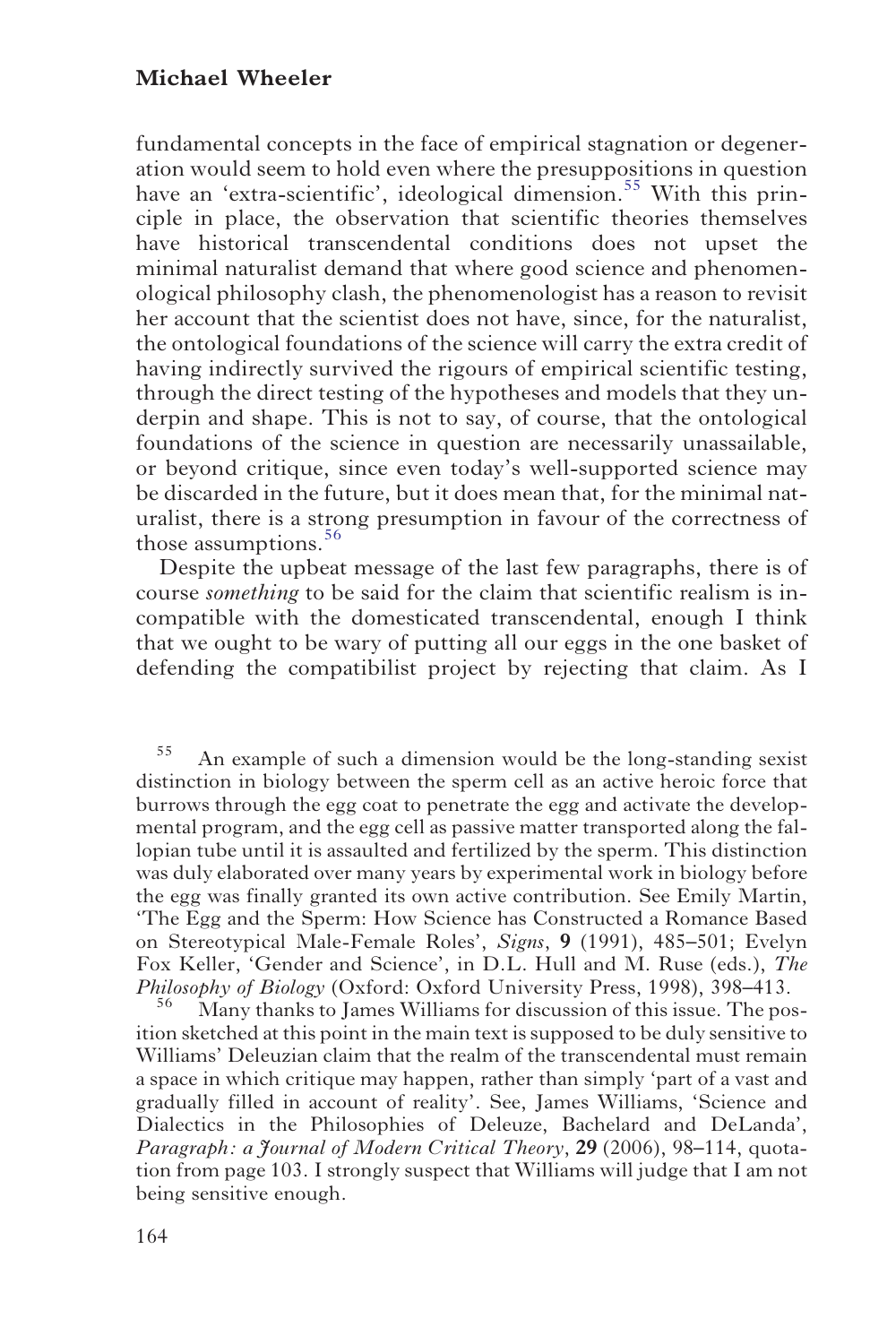have indicated, much here depends on precisely what the relationship is between a science's ontological foundations and its ongoing empirical research. Perhaps the more radically Kuhnian one becomes regarding that relationship, such that theory change is conceived as akin to religious conversion,  $57$  the less scientific realism remains a genuine option. Moreover, there are plenty of textually justified interpretations of Heidegger, our front-line representative of the domesticated transcendental, that would shy away from the scientific realist gloss that I have suggested is a genuine option. Thus, for example, Dreyfus argues that, for Heidegger, two scientific theories that contradict each other might conceivably be equally valid ways of understanding nature.<sup>58</sup> In light of these points, it is worth recording that the objection under consideration – the pincer movement realized by the combination of claims (i) and (ii) above – might also be blocked by a recognition that claim  $(i)$  – the claim that naturalism, however minimal, entails scientific realism – is strictly false. If it is possible to articulate minimal naturalism in a scientific anti-realist register – defined as a register in which at least one component of the realist picture is denied – then any incompatibility of scientific realism and the domesticated transcendental is of less concern to the present project. So, can this be done? The answer, I think, is yes: minimal naturalism, as I have depicted it, demands only that philosophy be consistent with empirical science. It leaves open the question of whether science is best conceived in realist or antirealist terms. Admittedly, when I characterized minimal naturalism initially, I did so, somewhat hesitantly, by way of an unanalysed notion of approximate truth and the vague idea of a complete and correct final science towards which we are, in some sense, progressing. This way of talking has an undeniably realist ring to it. However, the formulation of minimal naturalism with which I ended up relaxed the realist-sounding teleological component, requiring only the notion of an eminently well-supported science as part of its demand that, if and when there is a genuine clash between philosophy and some empirically buttressed science, there is good reason for the philosopher to at least revisit her claims, with a view to withdrawal or revision. This formulation of the minimal naturalist constraint is consistent with a range of anti-realist accounts of science. Indeed, even if one thought that the idea that philosophy

<sup>57</sup> T. Kuhn, The Structure of Scientific Revolutions, (Chicago: University of Chicago Press,  $1962/1970$ , second edition, with postscript). <sup>58</sup> Dreyfus, Being-in-the-World, 261–2.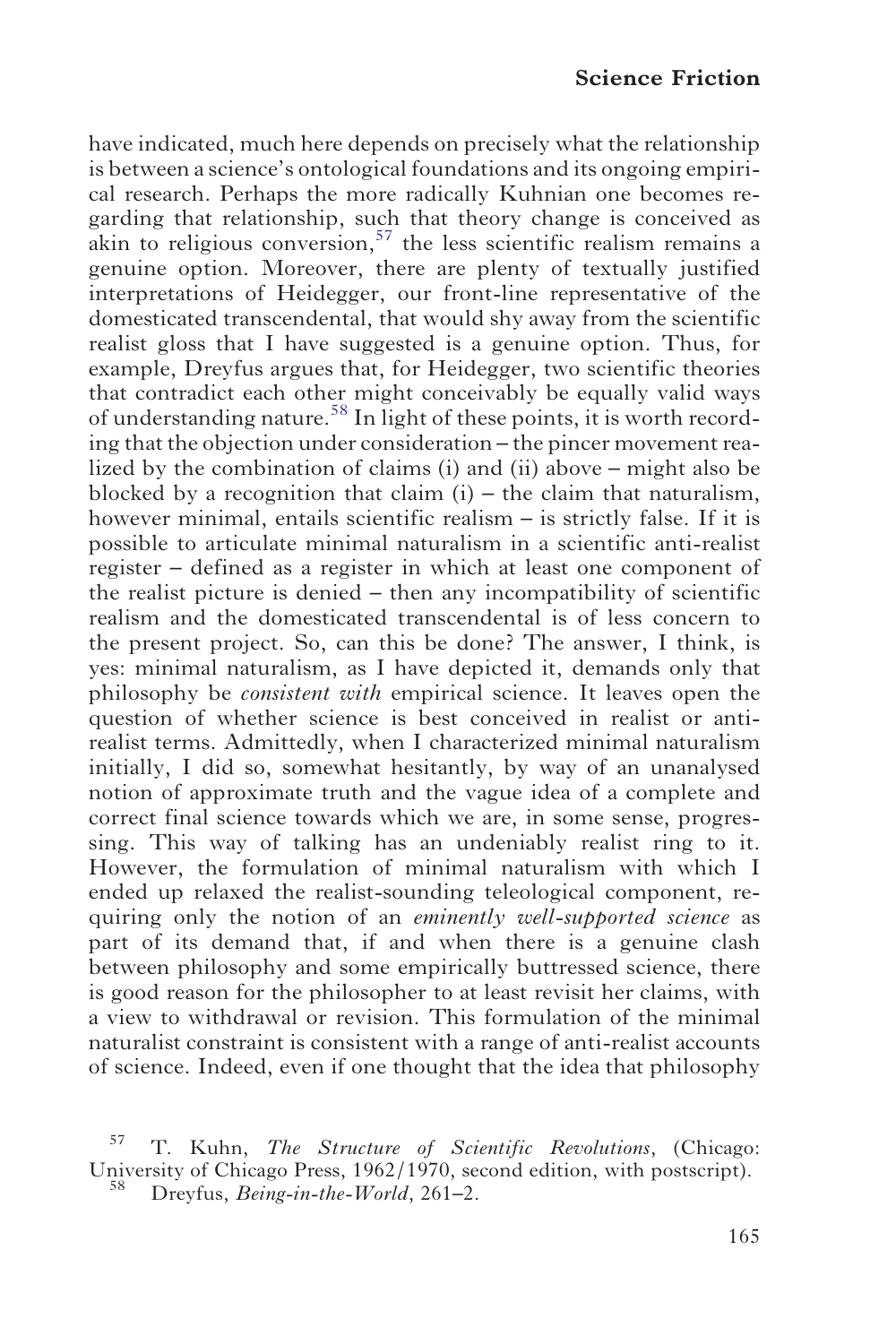should reconsider itself in the wake of a genuine clash with science could be secured only given a sense of scientific progress, there are anti-realist views of science that make room for such progress. For example, Kuhn replaces the standard (realist) cumulative notion of progress in science with one cashed out in terms of increases in puzzle-solving power.<sup>59</sup> If minimal naturalism does not entail scientific realism, then, even if the domesticated transcendental is in tension with such realism (which I am not convinced it is), that would not render minimal naturalism and the domesticated transcendental incompatible with each other. The pincer-movement objection to the compatibility project under consideration is thus significantly less cogent that first impressions might have suggested.

If the arguments I have offered in this section are correct, then the 'something nasty' that we glimpsed in the conceptual woodshed occupied by phenomenological cognitive science turns out to be more of a snapping terrier than a growling Rottweiler. That woodshed is thus revealed to be a philosophically benign, or at least a not obviously philosophically hostile, place to reside.

#### 7. Time for a Song

With the transcendental domesticated and with naturalism made minimal, there is no palpable conflict between transcendental phenomenology and naturalism. Under these interpretations, the transcendental phenomenologist and the philosophical naturalist, just like the feuding figures of the farmer and the cowman in the song by Rodgers and Hammerstein, should forget their differences and be friends. After some twists and turns in the plot, the eventual outcome in Oklahoma is that Laurey and Curly get married and leave for their honeymoon in the surrey with the fringe on top. The outcome here is a reconciliation that reveals the philosophical credentials of phenomenological cognitive science to be in good order. So, despite how things looked at the beginning of our investigation, the point at which the transcendental dimension of phenomenology meets the naturalistic dimension of cognitive science is not necessarily the site of a barrier to an alliance between these two modes of inquiry. Conceptual space is thus secured for precisely the kind of neo-McDowellian interplay that, as we have seen, has been emerging within the work itself. This dynamic of selective mutual constraint

<sup>&</sup>lt;sup>59</sup> T. Kuhn, *The Structure of Scientific Revolutions*, 160ff.